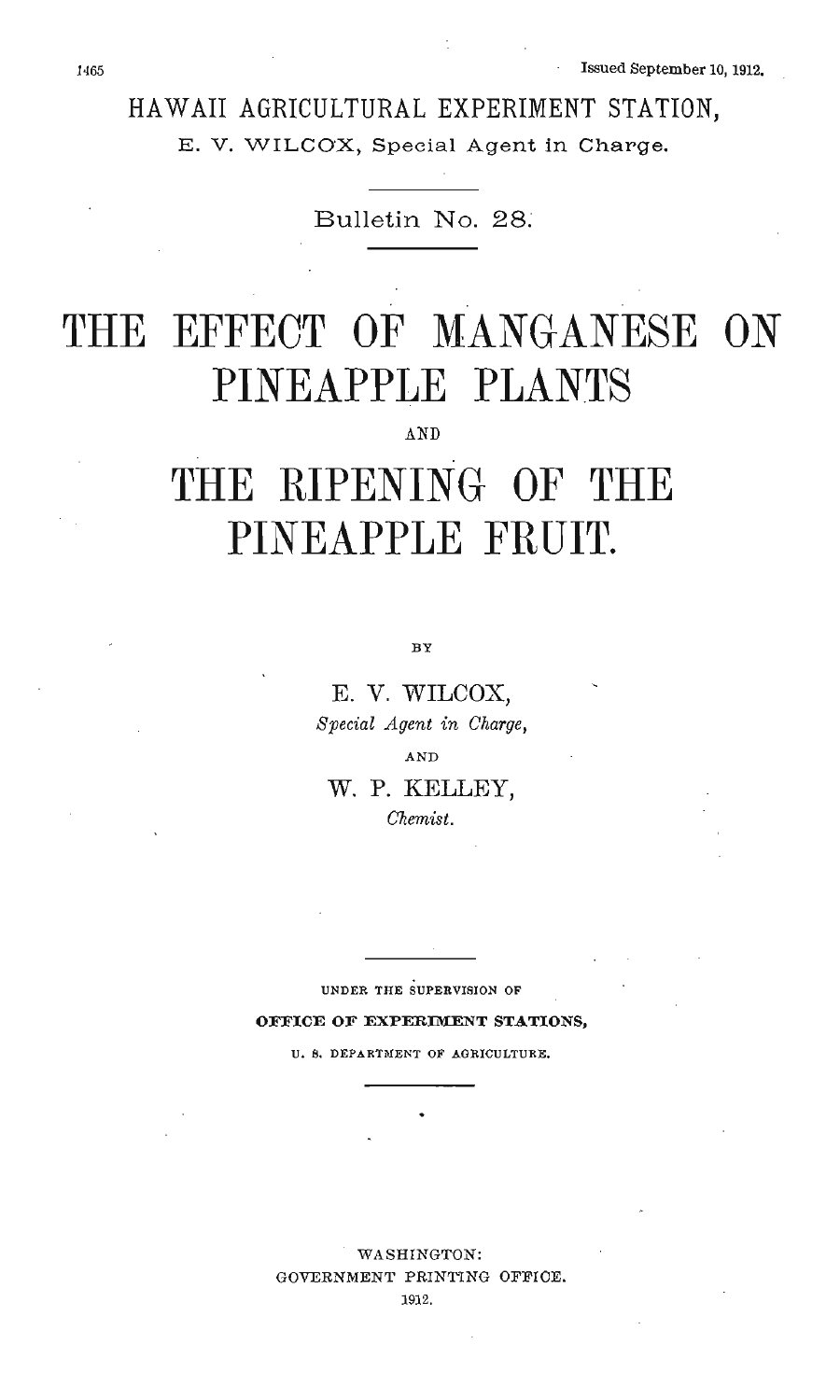#### HAWAII AGRICULTURAL EXPERIMENT STATION, HONOLULU.

[Under the supervision of A. C. TRUE, Director of the Office of Experiment Stations, United States Department of Agriculture.]

WALTER H. EVANS, Chief of Division of Insular Stations, Office of Experiment  $Statistics.$ 

#### STATION STAFF.

E. V. WLLCOX, Special Agent in Charge. J. EDGAB HIGGINS, Horticulturist. W. P. KELLEY, Chemist. C. K. MCCLELLAND, Agronomist. D. T. FULLAWAY, Entomologist. W. T. MCGEORGE, Assistant Chemist. ALICE R. THOMPSON, Assistant Chemist. C. J. HUNN, Assistant Horticulturist. V. S. HOLT, Assistant in Horticulture. C. A. SAHR, Assistant in Agronomy.

 $(2)$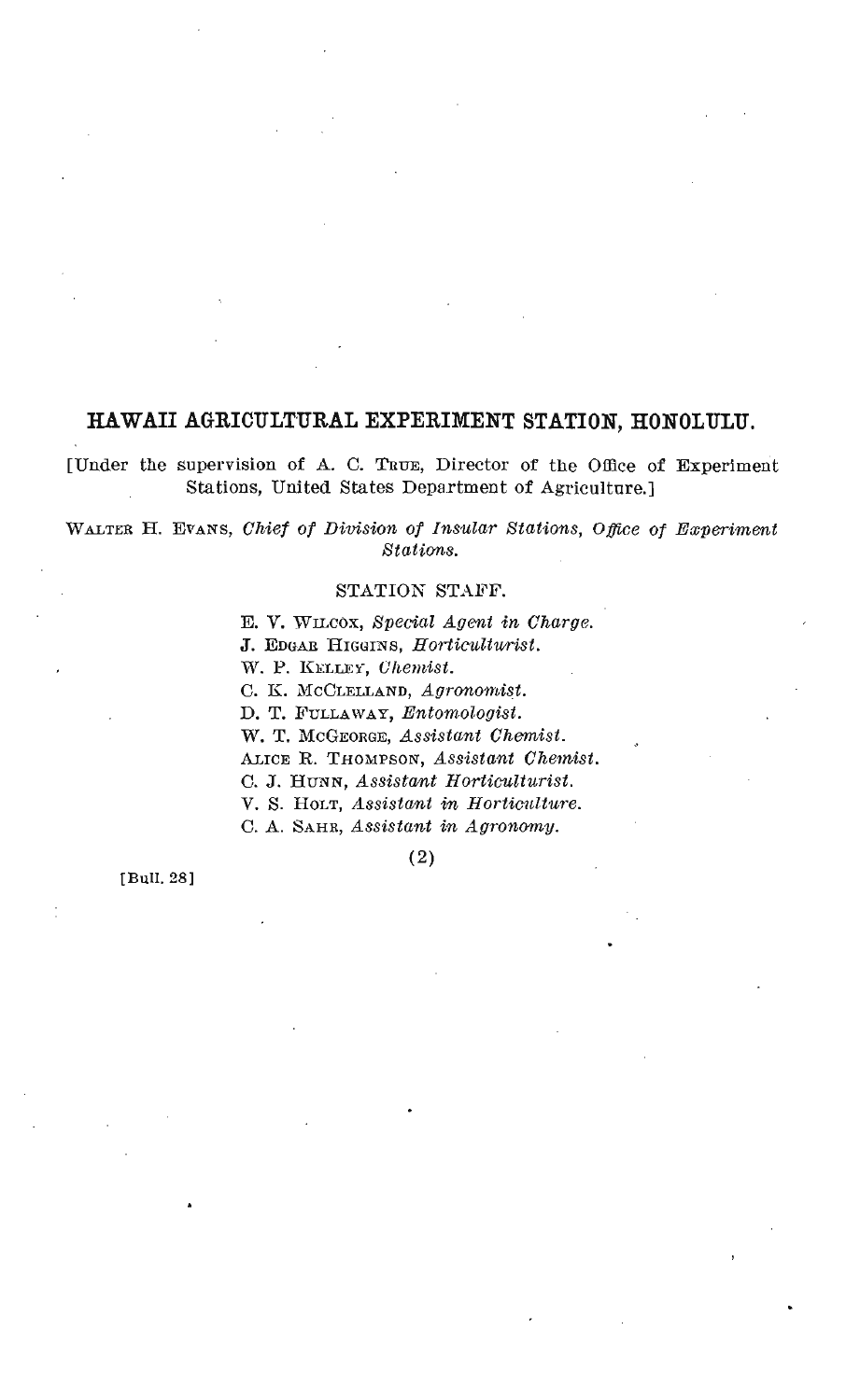### LETTER OF TRANSMITTAL.

#### HONOLULU, HAWAII, *May 1, 1912*.

SIR: I have the honor to submit herewith and recommend for publication, as Bulletin No. 28 of the Hawaii Agricultural Experiment Station, a paper on the Effect of Manganese on Pineapple Plants, and the Ripening of Pineapple Fruit, prepared jointly by myself and Mr. W. P. Kelley, chemist. Chemical investigation on the cause of yellowing of pineapples on certain soils and on the ripening of the pineapple fruits has been carried on for the past three years, and some of the important results of this investigation are stated in this paper. A microscopic study was made of all the different parts of pineapples for the purpose of learning the structural changes produced by the presence of large quantities of manganese in the soil and the morphological changes which occur in the ripening of the fruit. The anatomical and chemical findings are in rather striking harmony. The practical bearing of these investigations should be of importance in the further development of the pineapple industry.

Respectfully, E. V. WILCOX, *Special Agent in Oharge.* 

Dr. A. C. TRUE, *Director Office of E xperiment Stations, U. S . Department of Agriculture, Washington, D. O.* 

Publication recommended. A. C. TRUE, *Director*.

Publication authorized.

J AMES WILsON, *Secretary of Agriculture.* 

[Bull. 28]

(3)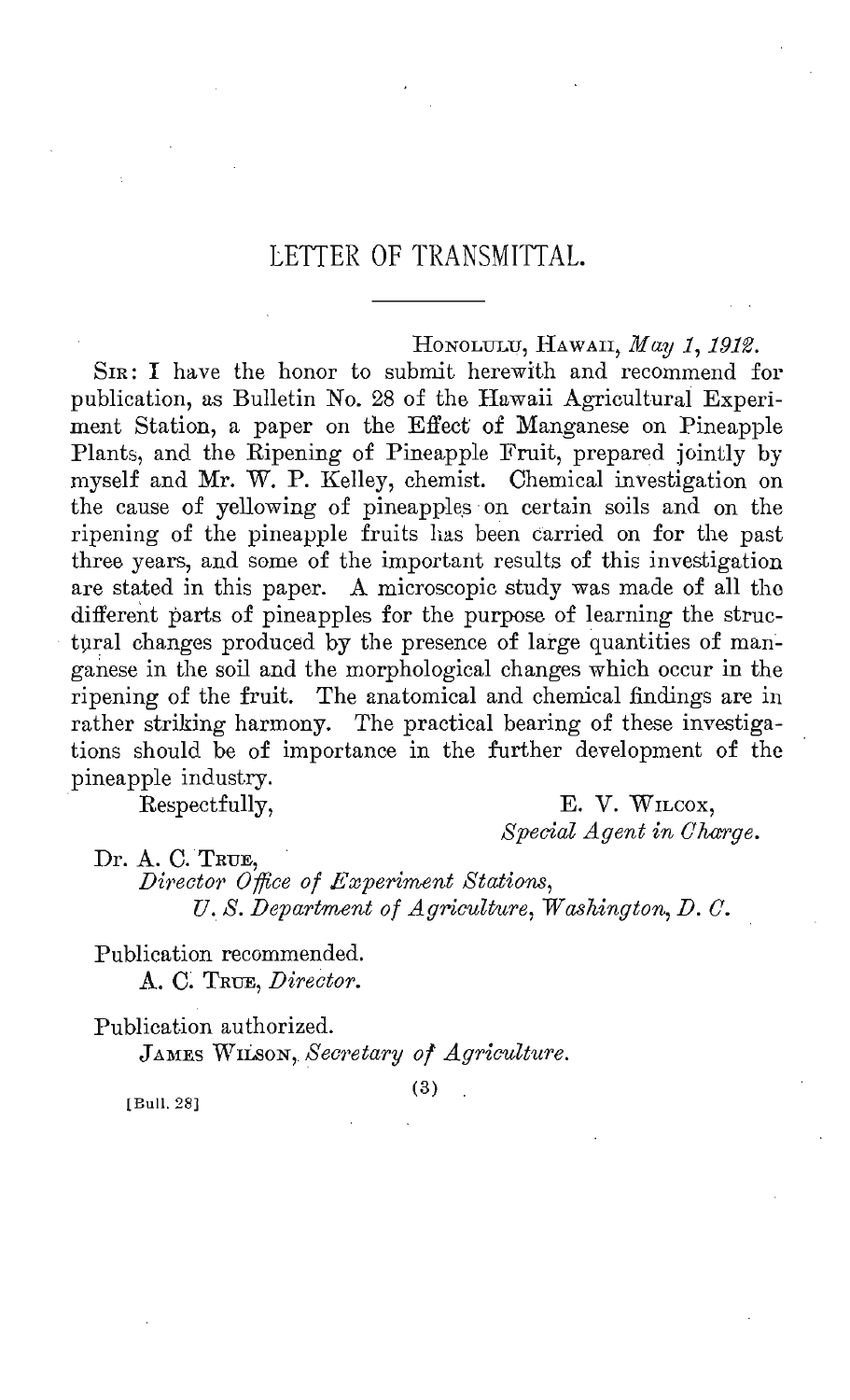$\label{eq:2.1} \begin{split} \mathcal{L}_{\text{max}}(\mathbf{X},\mathbf{X}) & = \mathcal{L}_{\text{max}}(\mathbf{X},\mathbf{X}) \mathcal{L}_{\text{max}}(\mathbf{X},\mathbf{X}) \\ & = \mathcal{L}_{\text{max}}(\mathbf{X},\mathbf{X}) \mathcal{L}_{\text{max}}(\mathbf{X},\mathbf{X}) \mathcal{L}_{\text{max}}(\mathbf{X},\mathbf{X}) \mathcal{L}_{\text{max}}(\mathbf{X},\mathbf{X}) \mathcal{L}_{\text{max}}(\mathbf{X},\mathbf{X}) \mathcal{L}_{\text{max}}(\mathbf{X},$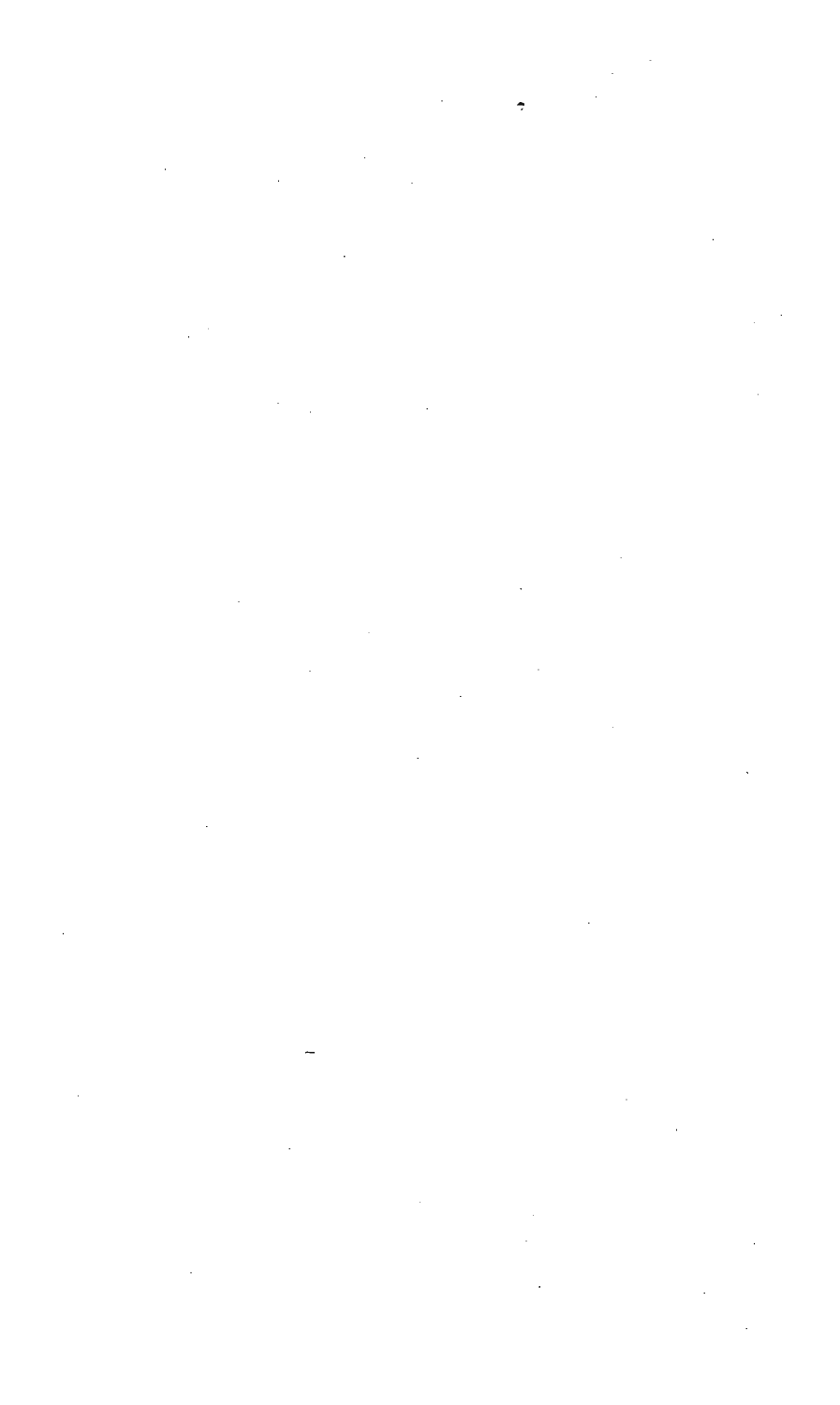## CONTENTS.

|                                                                 | Page. |
|-----------------------------------------------------------------|-------|
|                                                                 | .7    |
|                                                                 | 7     |
|                                                                 | 7     |
|                                                                 | 8     |
|                                                                 |       |
|                                                                 |       |
|                                                                 | 12    |
| The composition of the pineapple plant as affected by manganese | 13    |
|                                                                 | 14    |
|                                                                 | 16    |
|                                                                 | 19    |

# ILLUSTRATIONS.

l,

|                                                                  | Page. |
|------------------------------------------------------------------|-------|
| PLATE I. Structure of pineapple leaf showing effect of manganese |       |
| II. Cells from pineapple leaves and fruits                       |       |

 $[Bull. 28]$  (5)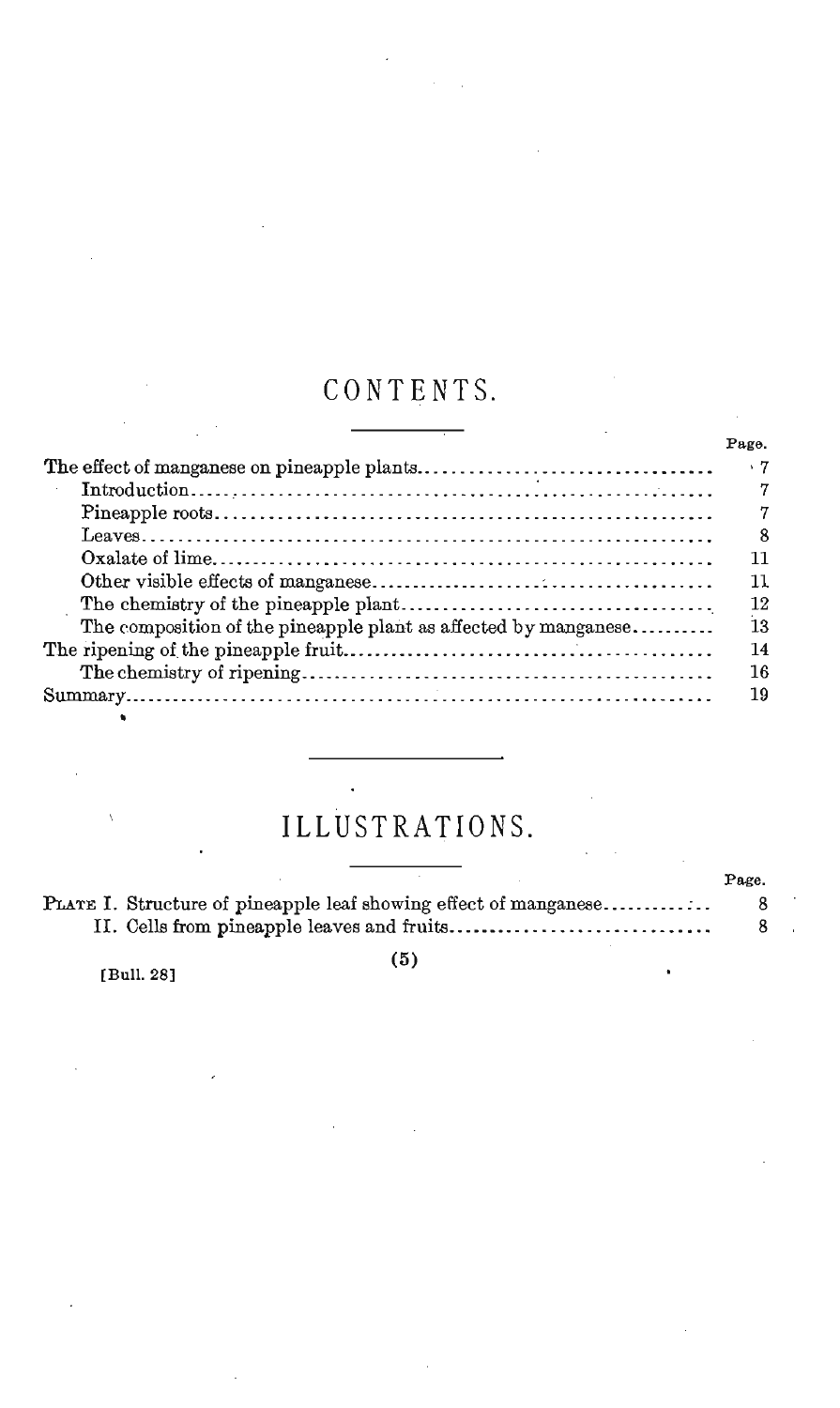$\label{eq:2.1} \frac{1}{\sqrt{2}}\int_{0}^{\infty}\frac{1}{\sqrt{2\pi}}\left(\frac{1}{\sqrt{2\pi}}\right)^{2\alpha} \left(\frac{1}{\sqrt{2\pi}}\right)^{\alpha} \frac{1}{\sqrt{2\pi}}\int_{0}^{\infty}\frac{1}{\sqrt{2\pi}}\left(\frac{1}{\sqrt{2\pi}}\right)^{\alpha} \frac{1}{\sqrt{2\pi}}\int_{0}^{\infty}\frac{1}{\sqrt{2\pi}}\frac{1}{\sqrt{2\pi}}\int_{0}^{\infty}\frac{1}{\sqrt{2\pi}}\frac{1}{\sqrt{2\pi}}\int_{0}^{\$  $\label{eq:2.1} \frac{1}{\sqrt{2}}\sum_{i=1}^n\frac{1}{\sqrt{2}}\sum_{i=1}^n\frac{1}{\sqrt{2}}\sum_{i=1}^n\frac{1}{\sqrt{2}}\sum_{i=1}^n\frac{1}{\sqrt{2}}\sum_{i=1}^n\frac{1}{\sqrt{2}}\sum_{i=1}^n\frac{1}{\sqrt{2}}\sum_{i=1}^n\frac{1}{\sqrt{2}}\sum_{i=1}^n\frac{1}{\sqrt{2}}\sum_{i=1}^n\frac{1}{\sqrt{2}}\sum_{i=1}^n\frac{1}{\sqrt{2}}\sum_{i=1}^n\frac$  $\label{eq:2.1} \mathcal{L}=\mathcal{L}(\mathcal{L}^{\text{max}}_{\mathcal{L}^{\text{max}}_{\mathcal{L}^{\text{max}}_{\mathcal{L}^{\text{max}}_{\mathcal{L}^{\text{max}}_{\mathcal{L}^{\text{max}}_{\mathcal{L}^{\text{max}}_{\mathcal{L}^{\text{max}}_{\mathcal{L}^{\text{max}}_{\mathcal{L}^{\text{max}}_{\mathcal{L}^{\text{max}}_{\mathcal{L}^{\text{max}}_{\mathcal{L}^{\text{max}}_{\mathcal{L}^{\text{max}}_{\mathcal{L}^{\text{max}}_{\mathcal{$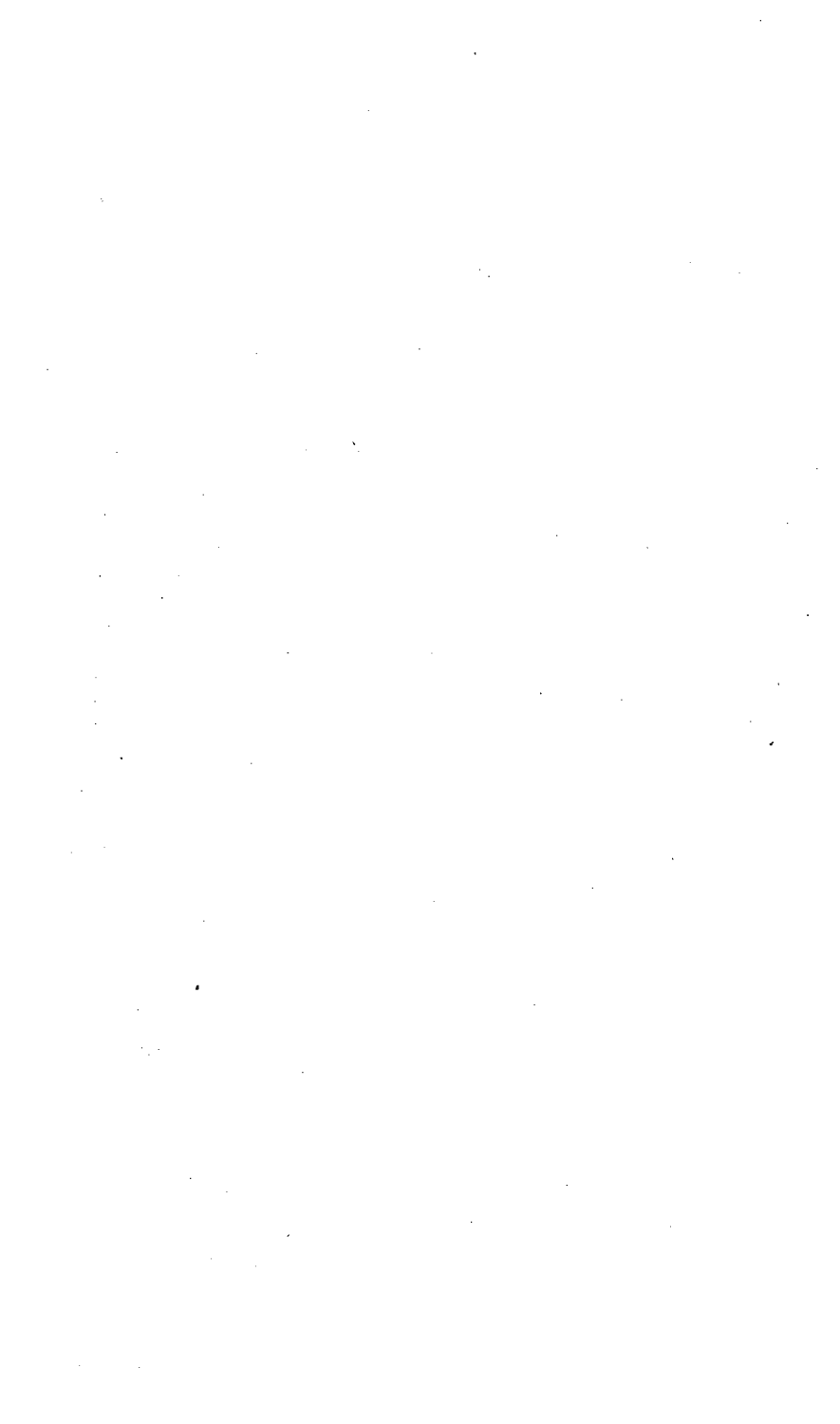# THE EFFECT OF MANGANESE ON PINEAPPLE PLANTS, AND THE RIPENING OF THE PINEAPPLE FRUIT.

#### THE EFFECT OF MANGANESE ON PINEAPPLE PLANTS.

#### I N TRODU CTIO N.

The pineapple belongs to the family Bromeliaces, several species of which are of epiphytic habit. With the exception of the black moss of the South which, as its name indicates, has a moss-like habit of growth and small terete branches, the members of this family which we have been able to examine show very similar structure and arrangement of the cellular tissue of the leaves. The pineapple presents certain peculiar habits of growth which constantly remind one of the fact that it belongs to a family of plants in which a number of epiphytic species occur. The family as a whole occurs principally in tropical and subtropical climates and exhibits a power of adaptation to awide range of conditions of soil and rainfall.

The studies reported in this bulletin were undertaken jointly as a continuation of the work reported by this station regarding the effect of manganese on pineapples, and also regarding some of the points which have been observed in the chemical composition of pineapple fruits in different stages of development.<sup>1</sup> It will be noticed in studying the results which we have obtained that the anatomical and chemical findings are in remarkable harmony and that they mutually assist in explaining each other.

#### PINEAPPLE ROOTS.

. One of the points which is likely to appear most striking in the study of pineapples in the field is the great variation in the root structures. Under favorable conditions the roots may be several feet in length and may quite fully occupy the soil in all directions from the base of the plant. In pulling up apparently vigorous plants, however, many will be found to have almost no root system, although the aerial portion of the plant appears to be as vigorous as those which possess a well-developed set of roots. Moreover, it is also a striking fact that even on many of the most healthy plants the roots may be nearly all dead and in process of decay, with only here and

<sup>&</sup>lt;sup>1</sup> Hawaii Sta. Bul. 26; Press Bul. 23; Rpt. 1909, pp. 58–63; Rpt. 1910, pp. 41–43, 45–50.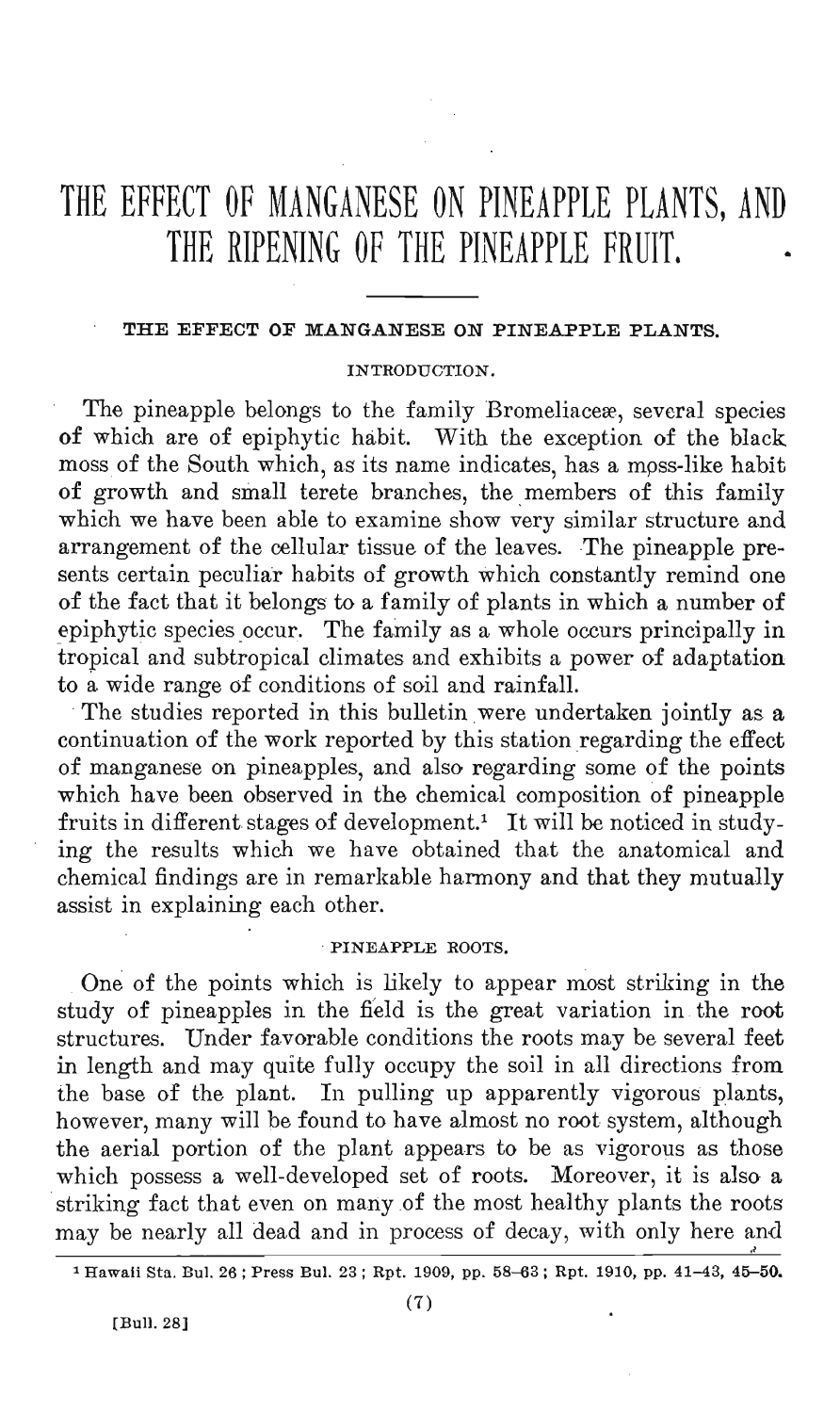there a living root covered near its growing tip with root hairs. I the zone of the root where the root hairs occur these structures are remarkably abundant, the large majority of the epidermal cells of the root being developed into hair structures. It is a difficult matter, therefore, to wash the soil away from these portions of the root without tearing off the root hairs. It is impossible to determine with -certainty the causes which bring about the great variation in th length and number of living roots on plants which seem to be quite vigorous and on normal soils. The proper development of the root system, however, seems to depend largely upon suitable physical con ditions in the soil. Where drainage is poor and where the soil becomes packed or puddled below the depth of cultivation, it i impossible for the roots to penetrate and develop as they otherwis might do.

In general it may be said that the root system of pineapples growing on highly manganiferous soils is rather less extensive than that observed on normal soils. The number of small fibrous branches on the main roots is much reduced in manganiferous soils. One of the most striking effects of a high percentage of manganese in the soil i observed in the root tips, which quite generally show rounded swolle ends rather than the pointed tips with rootcaps, such as occur in normal soils. These swollen root tips are almost invariably dead or dying and usually are found in process of decay. It is obvious tha they have in all cases ceased growing. In fact, growth is impossibl after the swelling occurs, since the roots are then unable to penetrate farther into the soil. In the woody tissue and in the cells immediately under the epidermis of roots growing in manganiferous soil there is a slightly greater tendency toward browning of the cell walls than is the case in normal soils.

#### LEAVES.

The leaves of the pineapple and other members of the same family with similar habits of growth are attached to the short stems of the plant close together and spread at an angle of  $45^{\circ}$ , more or less, from the axis of the plant. The edges of the leaves are curved upward, so that a cross section of a leaf is approximately a semicircle.

In the normal pineapple plant the upper surface of the leaf shows a conspicuous red color, which is confined to the central third of the leaf surface. The upward curving of the edges of the leaf naturally divides the upper surface of the leaf into three nearly equal portions. two being upright, one on either side, and the third portion lying at the bottom of the trough. This central or lower third receives the sunlight to a much greater degree than the sides of the leaf, and the development of a red coloring matter in the lower third seems to be

[Bull, 29] .

8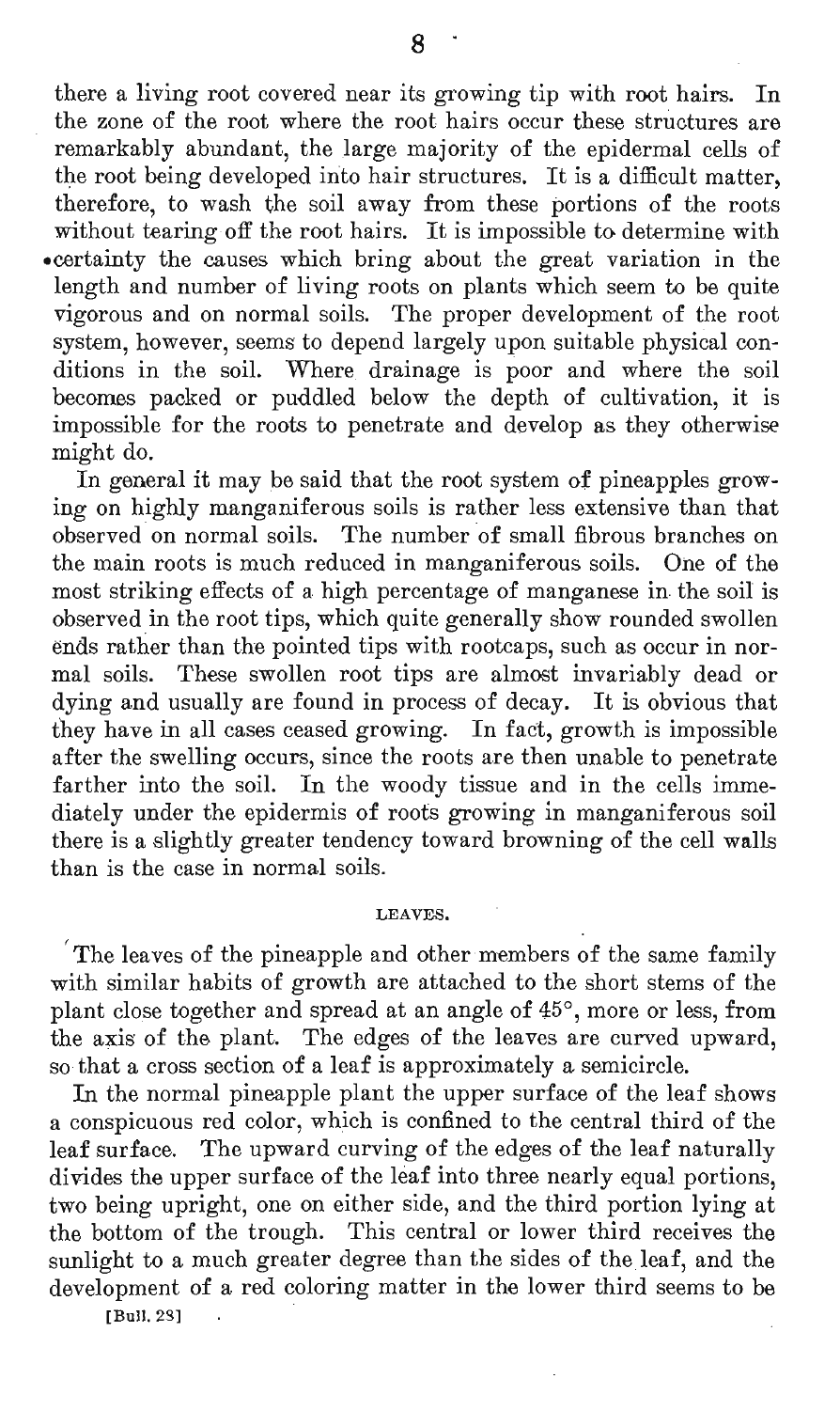

STRUCTURE OF PINEAPPLE LEAF, SHOWING EFFECT OF MANGANESE.

 $A$ , Cross-section of normal leaf.  $X$  60.  $B$ , Cross-section of leaf from higbly manganiferous soil.<br> $X$  60.  $C$ , Typical cells from spongy parenchypus, normal leaf.  $X$  350.  $D$ , Typical cells from spongy parenchyma, manganese leaf. X 350.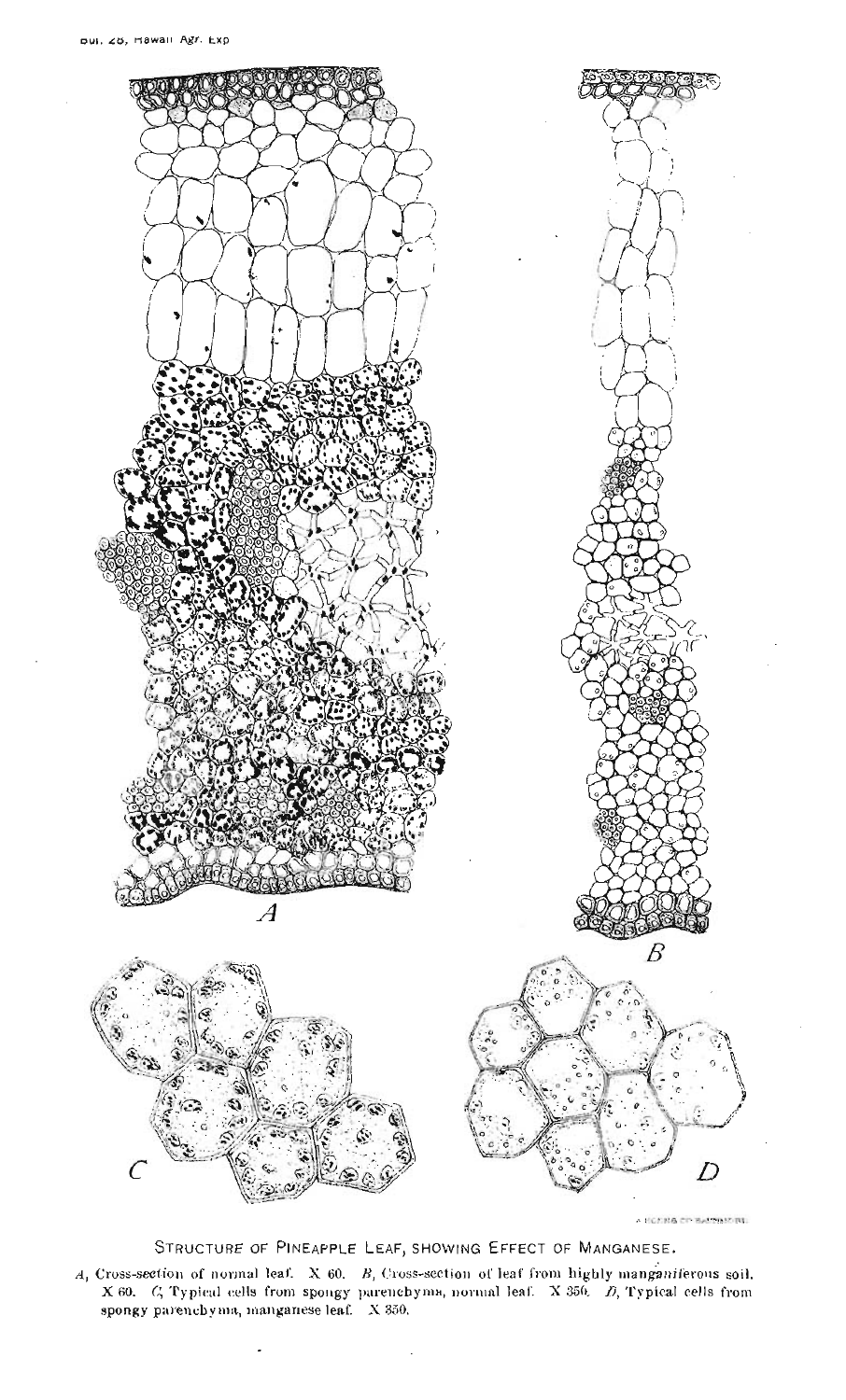

**GCO BAITIMURE** 

CELLS FROM PINEAPPLE LEAVES AND FRUITS.

 $A$ , Spongy parenchyma cells in a pineapple leaf from highly manganiferous soil. X 350.  $B$  and  $C$ , Stages in etiolation of similar cells. X 350. D, A cell from pulp of ripe pineapple fruit. X 350.  $E$ , Two cells from pulp of green pineapple fruit,  $X$  350.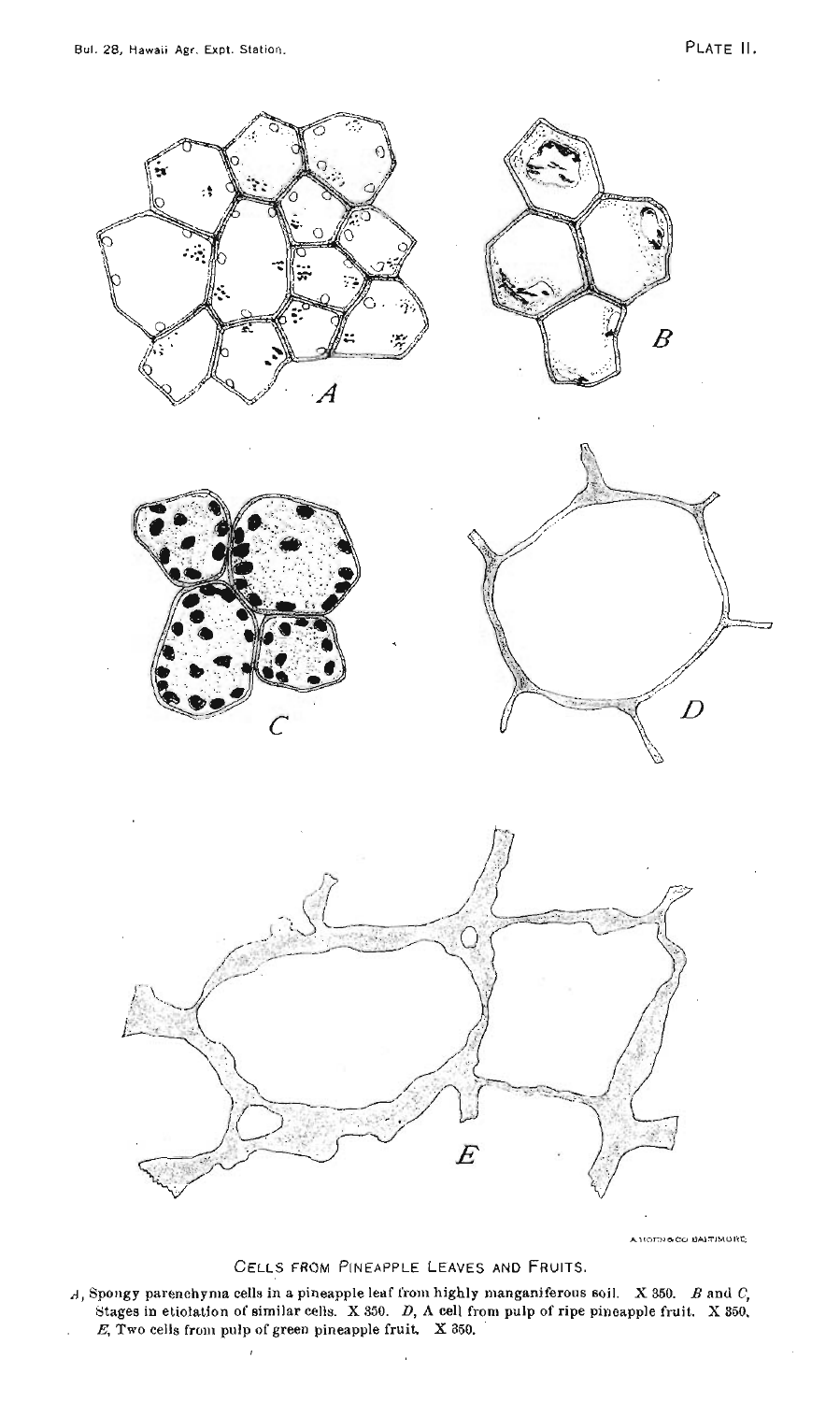directly connected with this fact. It apparently forms a screen which protects the underlying chlorophyll from the intense action of the tropical sun. This hypothesis is borne out by the arrangement of the chlorophyll in the leaves of pineapples and related species of the same family, as will be presently shown.

One of the peculiar features of the pineapple leaf is the apparent absence of stomata. Hundreds of sections were made from pineapple leaves and examined under the microscope, and portions of the epidermis of the upper and under sides of the leaves were carefully examined without finding any true stomata. There are in some parts of the leaves pits in the epidermis in which much-branched scale-like trichomes are attached. These structures are particularly numerous on the under side of the leaf near the base. The trichomes in question are supposed to be connected with the absorption of water.

Running through the leaves parallel to the strands of fibrovascular tissue are strands of branched or stellate cells, which show large intercellular spaces between their branches. These strands lie directly over the pits in the epidermis of the lower side of the leaf and seem to be connected with transpiration and the absorption of gases. It would appear that the respiratory system of the pineapple is abortive, for when the leaves of Bromelia are studied the development of the strands of branched cells and the stomata is very conspicuous. In this genus there are numerous small tubular masses .of branched cells which extend from the general strands of this .tissue to the epidermis of the lower side of the leaf and are directly connected with the stomata, which are arranged very close together in parallel furrows which alternate with ridges on the lower surface of the leaf. **In** the pineapple, on the other hand, there are no specially modified cells connecting the strands of branched cells with the epidermis. In Greigia, another genus of this family, no branched. cells occur in the leaves. The chlorophyll -bearing tissue in this genus is a very thin layer on the lower surface of the leaf, and the respiratory processes appear to go on without the assistance of the stellate cells.

In cross sections of normal pineapple leaves it is at once noticed that from one-fifth to two-fifths of the thickness of the leaf on the upper side is composed of colorless tissue containing cell sap and practically no other cell contents. This tissue, with the exception of one or two layers of cells next to the epidermis, is concerned in the movement and transportation of cell sap. Below the region of the palisade cells lies the spongy parenchyma, which occupies about three-fifths of the thickness of the leaf of the pineapple, and through which the strands of fibrovascular tissue run lengthwise of the leaf.

 $50690^{\circ}$  - Bull.28- $12$ -2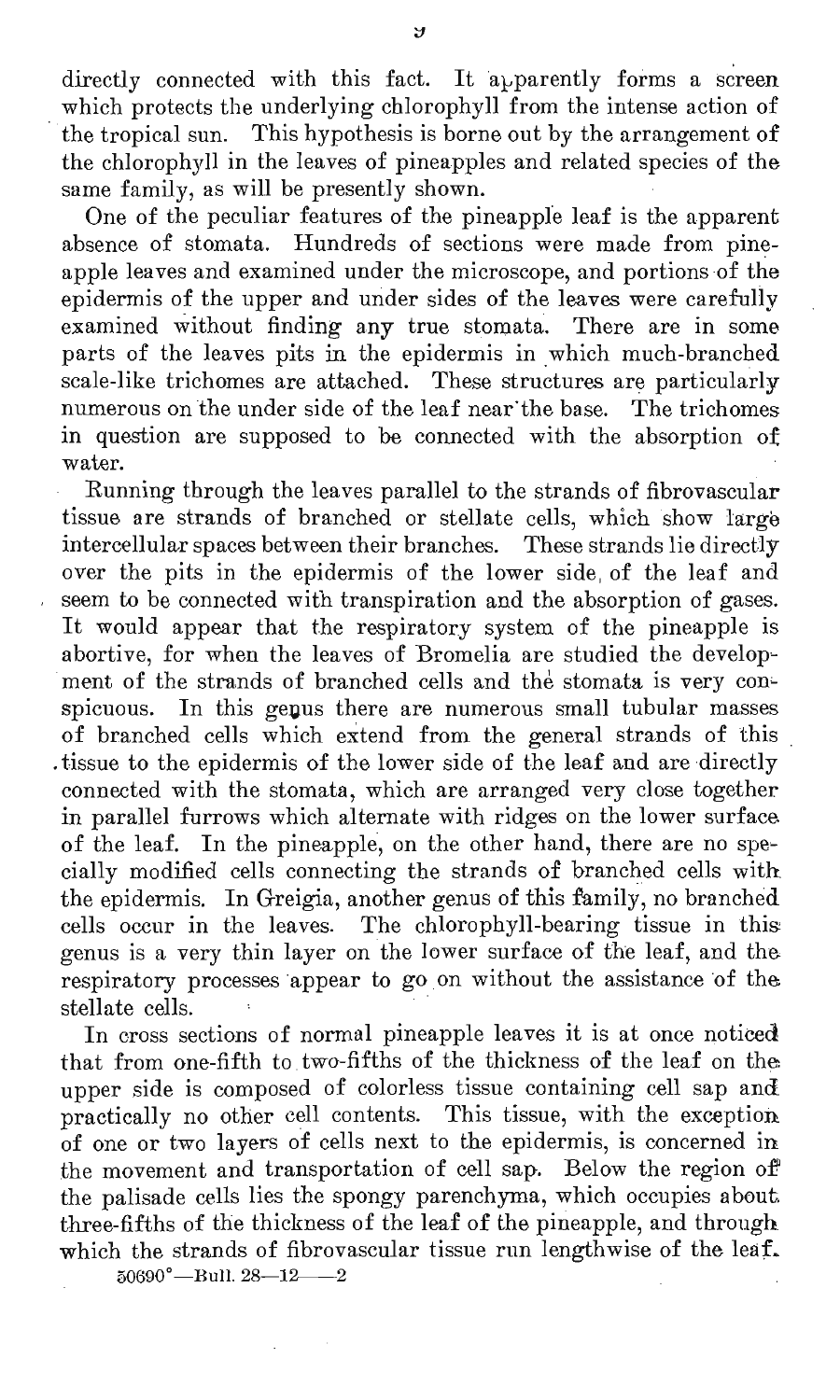The chlorophyll in the leaves of normal pineapples is nearly all contained in this spongy parenchyma and is therefore protected from the direct sunlight by means of a layer of cells next to the epidermis containing a red coloring matter and by a layer of palisade tissue three or four cells deep. In Bromelia the palisade cells occupy about three-fifths of the thickness of the leaf and in Greigia about four-fifths of the leaf. The layer of delicate palisade cells, showing no cell contents except cell sap, makes it a rather difficult matter to obtain good free-hand sections without injury or disarrangement of the cell structure. The arrangement of the cell structures in the cross section of a normal pineapple leaf is shown in Plate I, A.

In contrast with the anatomical features of the normal pineapple leaf attention is called to Plate I, B, which shows a corresponding section of a leaf of a pineapple grown on a highly manganiferous soil. This figure shows the destruction which has taken place in the chlorophyll and the protoplasmic bodies in general. A few small green granules are observed here and there, but the most of the chlorophyll bodies have been disintegrated and have disappeared or at least lost their green coloring matter. In a few instances it will be observed that the protoplasmic bodies have become discolored with a more or less pronounced brown. The arrangement of the chlorophyll bodies in the normal leaf is shown under higher magnification in the cells of spongy parenchyma in Plate I, C. If the condition shown in that figure is compared with  $A$ ,  $B$ , and  $C$  of Plate II the stages in the disintegration and destruction of the chloroplasts will be readily seen. At first the chloroplasts begin to lose the regular form, and the green coloring matter is diffused through the protoplasmic substance of the cell, while the protoplasmic bodies disintegrate into smaller granules and remain separate or are grouped together in irregular masses showing a paler and paler green as the effect of the manganese continues. In the final stages of the yellowing of the leaf every trace of green matter has disappeared and only small irregular granules of pale protoplasm are to be seen in the cells which previously carried normal chloroplasts, The conspicuous feature of the effect of manganese upon the growth of pineapple plants is the pronounced and peculiar yellow color of the leaves. Under the microscope the cause for this yellowing is found in the loss of the green coloring matter and in the slight tendency toward the yellowing of the cell wall and disintegrated protoplasmic substance under the influence of manganese. .

In the normal leaf an ordinary iodin test shows the presence of starch granules in the protoplasmic bodies. Simultaneous with the etiolation of the chloroplasts the iodin fails to show the presence of starch. In the later stages of the yellowing of the leaves only occasional granules of starch are to be found here and there in the dis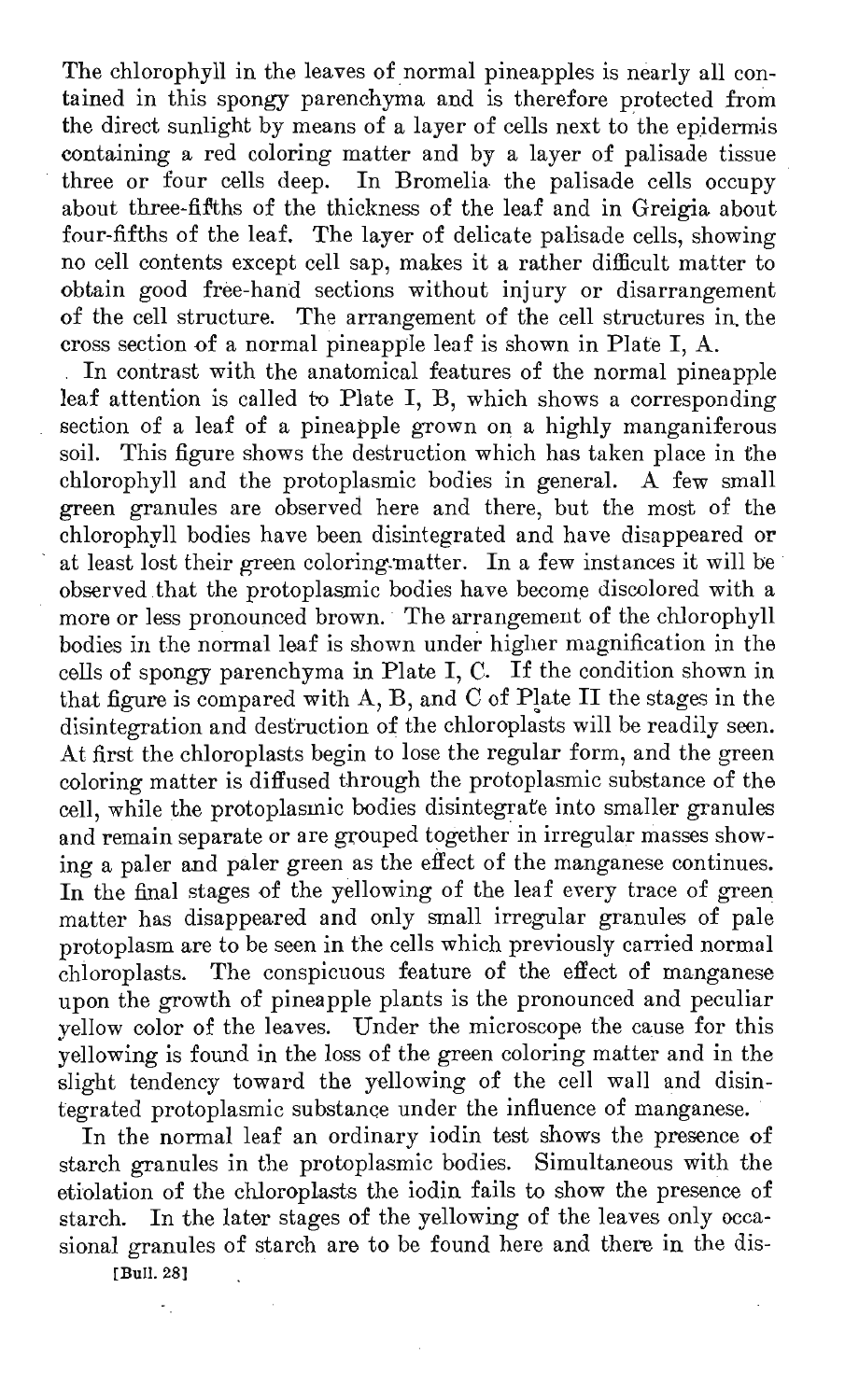integrated cell contents of the spongy parenchyma. The amount of starch which is stored up in the stem of the pineapple, however, is still almost as great in plants growing on manganese soils as in normal plants.

The peculiar distribution of the chlorophyll exclusively at the lower side of the leaf seems to be characteristic of the family Brome-Iiaceee, so far as we have had opportunity to observe. At any rate the chlorophyll is regularly distributed throughout the thickness of the leaf or as densely near the upper surface as near the lower surface in leaves of mango, Croton, Sapium, papaya, Monstera, sisal, 'Sansevieria, oleander, Calophyllum, Eucalyptus, Chrysophyllum, *Agave americana,* canna, Peireskia, banana, prickly pear, *Cordyline*  terminalis, and vanilla. In none of these plants, except a few in the early stages of growth of the leaves, is there any pronounced development of red coloring matter, which might serve to protect the chlorophyll, nor in any of the plants mentioned is the chlorophyll restricted to the lower surface of the leaf. It would seem from the observations which we have made that the pineapple and closely related species of the same family are particularly sensitive plants in this respect. The unusually rapid destruction of the chlorophyll bodies and the yellowing of the leaves of pineapples, as compared with other cultivated plants on manganese soils, also favors this view.

#### OXALATE OF LIME.

Chemical analyses  $0<sub>1</sub>$  various parts of the pineapple plant show that there is a much larger quantity of lime in plants growing on manganese soils than in those on normal soils. This finding is partly explained and further confirmed by the fact that when examined under the microscope all parts of such plants are found to contain enormously large numbers of the needlelike crystals of oxalate of lime. These crystals are especially numerous in the fruits, but are also relatively much more numerous in the leaves of pineapples turned yellow from the effects of manganese than in leaves of the normal green plants.

#### OTHER VISIBLE EFFECTS OF MANGAN ESE.

However the effect of manganese on pineapples and other plants may be explained, it seems not to be entirely due to the increased amount of manganese absorbed by pineapples on highly manganiferous soils, for the amount of increase of manganese in the ash is not sufficiently large to permit such a view to be held. A thorough search was made for the possible visible appearance of manganese in plants other than pineapples. Minute concretions of manganese were found on the ducts and sieve tubes in the roots of mango and strawberry. These concretions were readily dissolved by hydrochloric [Bull. 28J

\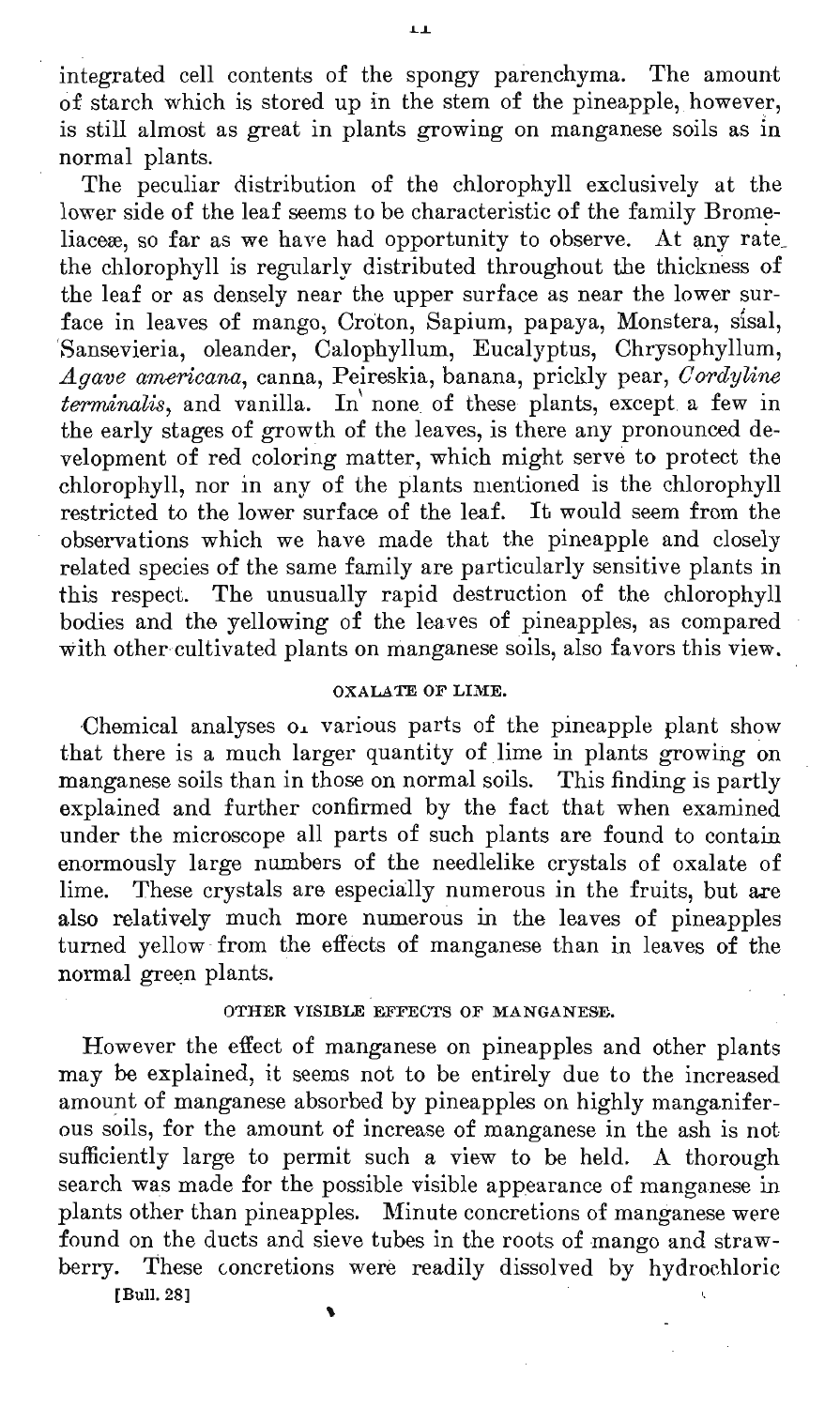acid. The presence of citric acid in pineapples would tend to ke the manganese in solution, and this may explain the fact that no visible deposits of manganese could be found in pineapples.

In addition to the brown color of the protoplasm referred to above. it should be mentioned that the roots of pineapples growing on highly manganiferous soils show a darker brown color than in normal plants and that distinct brown patches appear on the upper surfa of the leaves of plants during the later stages of yellowing. These brown areas may be sunken or elevated and the roughness of the surface seems to be due to the death of the tissue underneath and the consequent shrinking, thus throwing the surface into folds. T . brown patches are perhaps the results of sun scald, which apparently takes place more rapidly after the living tissues have been injured by manganese and the regulatory apparatus is thereby destroyed.

### THE CHEMISTRY OF THE PINEAPPLE PLANT.

The development of a yellow color in the leaves of pineapples on certain soils of Oahu has become a matter of common observatio Investigations into the cause of this phenomenon have resulted establishing a direct relationship between the occurrence of manganese in the soil and the yellowing of the pineapples. In  $1909,1$ from a preliminary investigation, it was pointed out that the degree of yellowing is directly proportional to the amount of manganese in the soil, and that the manganese exists in the soil in a state of high oxids, from which forms it readily becomes available to the roots of plants. It was further shown by the use of the Dyer method that the manganese is quite soluble. Subsequently it has been pointed out that the solubility of manganese in various dilute organic acids<sup>2</sup> is very pronounced, and that its solubility in distilled water in some instances is greater than that of any other element in the soil. It was further pointed out that the general metabolism of the pineapple. when grown on manganiferous soils, is considerably modified. In order to throw more light on this question, an extensive study *of* t chemistry of the pineapple plant has been undertaken in conjunction with the anatomical and physiological investigations.

The results obtained, it is believed, will enable a proper understanding of certain peculiarities already mentioned and afford a more exact chemical basis for a comprehension of the physiology of the plant, and also furnish some explanation for the peculiarities attending the presence of large amounts of manganese in the soil. In this study the mineral constituents of the several parts of the plant have been determined.

<sup>&</sup>lt;sup>1</sup> Hawaii Sta. Press Bul. 23; Jour. Indus. and Engin. Chem., 1 (1909), pp. 533-538.

<sup>&</sup>lt;sup>2</sup> Hawaii Sta. Rpt. 1909, p. 63.

<sup>[</sup>Bull. 28]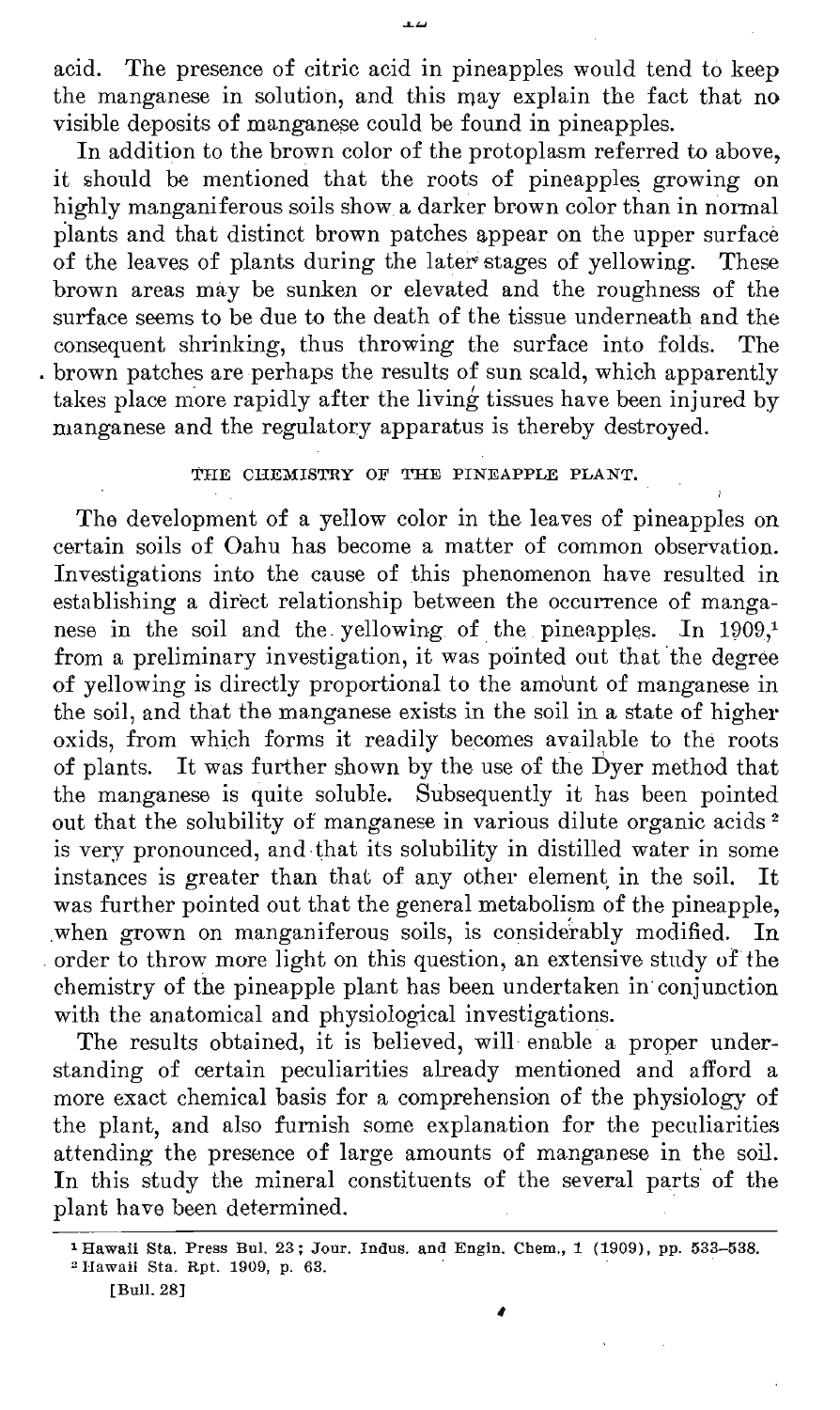#### THE COMPOSITION OF THE PINEAPPLE PLANT AS AFFECTED BY MANGANESE.

In this investigation a number of representative plants from highly manganiferous soil, on the one hand, and from normal soil, on the other, were separated into leaves and stalk, and after becoming thoroughly air dried were subjected to analysis. The ash was determined by incinerating over a free flame at a temperature well below redness, then leaching with distilled water, according to the optional method of the Association of Official Agricultural Chemists for the determination of ash in plants.<sup>1</sup> The several mineral constituents were determined in samples of the ash thus obtained. It should be mentioned in this connection that the percentages of sulphur, chlorin, and possibly phosphorus pentoxid, should not be considered as absolute, for the reason that partial volatilization may have taken place. In the case of phosphorus pentoxid, a number of determinations were made by the use of wet methods, and results closely agreeing with those secured from the ash were obtained, so that fair accuracy is believed to have been obtained. In any event, the results are comparable among themselves, and since it is for this purpose that they are submitted, their value is not greatly impaired.

The composition of the ash of leaves and stalk from the two classes of soil is recorded in the following table:<sup>2</sup>

| Leaves.                               |                             |                               |                             | Stalk.                  |                             |                                                            |                                                   |  |
|---------------------------------------|-----------------------------|-------------------------------|-----------------------------|-------------------------|-----------------------------|------------------------------------------------------------|---------------------------------------------------|--|
| old from<br>erous soil.               | old from<br>normal<br>soil. | old from<br>erous soil.       | old from<br>normal<br>soil. | old from<br>erous soil. | old from<br>normal<br>soil. | old from<br>erous soil.                                    | old from<br>normal<br>soil.                       |  |
| Per cent.<br>9.94                     | Per cent.<br>7.14           | Per cent.<br>7.98             | Per cent.<br>6.24           | Per cent.<br>8.86       | Per cent.<br>5.12           | Per cent.<br>7.78                                          | Per cent.<br>6.60                                 |  |
| 9.37<br>Alumina $(Al_2O_3)$ .<br>2.12 | 8.49<br>1.20                | 5.72<br>1.76                  | 7.36<br>.40                 | 5.20<br>.40             | 2.27<br>1.56                | 1.72<br>4.52                                               | 2.84<br>6.02                                      |  |
| .81                                   | 1. 11                       | .96                           | .48                         | .60                     | .70                         | Trace.                                                     | Trace.                                            |  |
| 2. 41<br>9.01                         | 1.70<br>7.14                | 2.08<br>15.66                 | 1.40<br>7.00                | .25<br>36.42            | .25<br>23.87                | .20<br>14.36                                               | .08<br>12.96                                      |  |
| 21.09<br>19.48                        | 22.97<br>16.72              | 18.86<br>14.35                | 22.86<br>17.12              | 16.79<br>2.65           | 24.18<br>1.65               | 32.26<br>1.10                                              | 5.78<br>33.01<br>.60                              |  |
| 2.81                                  | 3.57                        | 1.66                          | 2.70                        | 6.12                    | 8.86                        | 6.70                                                       | 8.36                                              |  |
| 2.62<br>13.37                         | 2.72<br>13.33               | 2.70<br>13.61                 | 3.85<br>8.86                | 20.99<br>6.31           | 16.36<br>9.36               | 16.81<br>11.13                                             | 22.93<br>8.01                                     |  |
|                                       | 5.70                        | 5 months<br>manganif-<br>7.60 | 7.91                        | manganif-<br>6.98       | 2.60                        | 5 months 18 months 18 months 5 months<br>manganif-<br>5.82 | 5 months 18 months 18 months<br>manganif-<br>7.75 |  |

#### Composition of pineapple leaves and stalk.

These data show that there is a wide range of variation in the inorganic constituents of the plant. Considerable differences have been

<sup>1</sup> U. S. Dept. Agr., Bur. Chem. Bul. 107 (rev.), p. 238.

<sup>2</sup> Analyses of the roots were not made, for the reason that it is very difficult to remove all traces of adhering soil from pineapple roots when grown in Hawaii.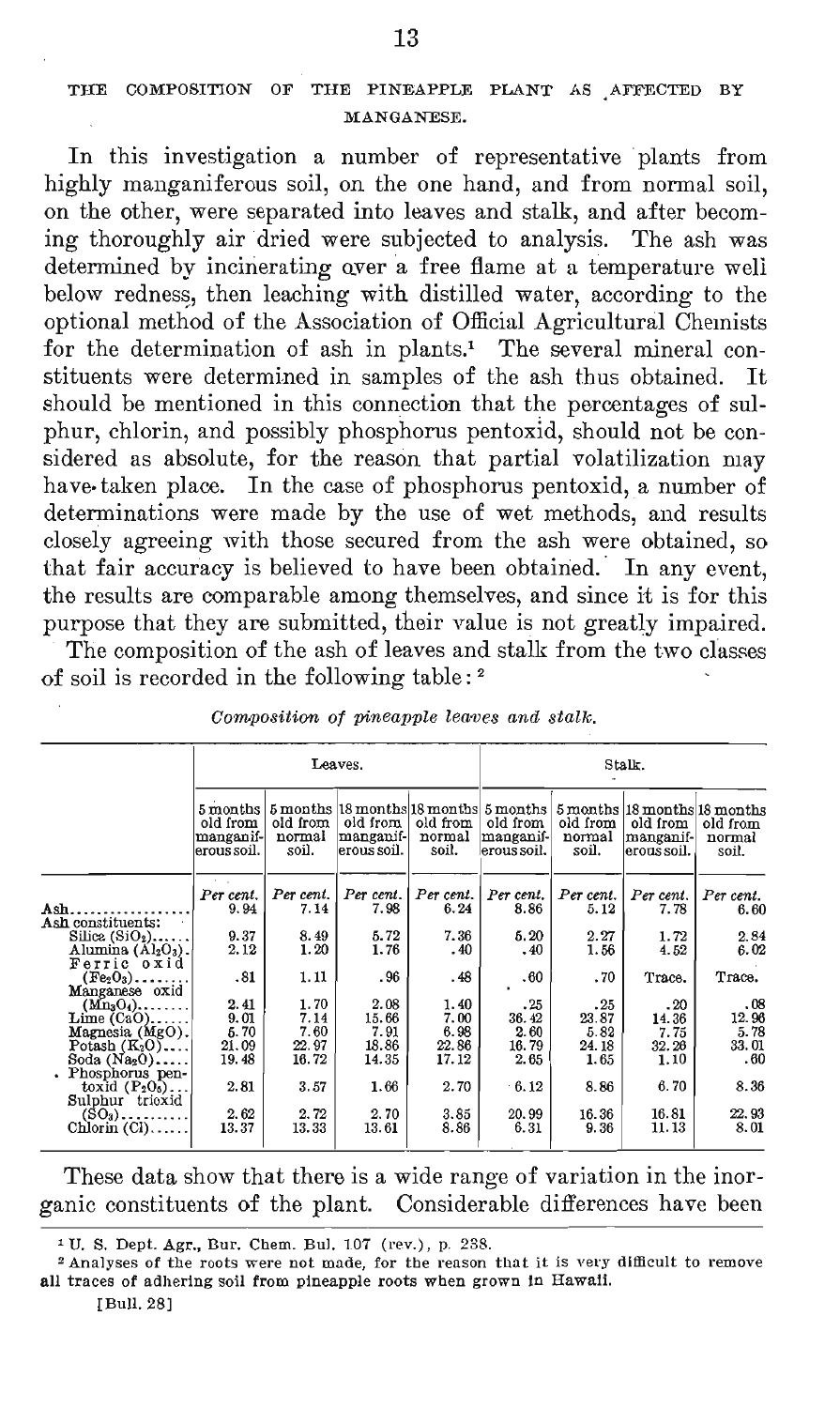observed in the percentages of the mineral elements in a given species of plant when grown under different environments, such as are afforded by different types of soil, climatic variations and latitudinal changes, and the exact significance of the variations thus induced is not fully understood; but the variations in the composition of pineapple ash, herein reported, especially as regards the lime, magnesia, and phosphorus pentoxid, are believed to have special importance. The significance of these data has been fully interpreted in a previous publication which is devoted to a comprehensive study of the function of manganese in plant growth.<sup>1</sup>

At this time it is wished merely to call attention to the excessive amounts of lime and the relatively smaller amounts of magnesia, as well as a correspondingly smaller percentage of phosphorus pentoxid, in the plants from manganiferous soils. As previously mentioned. the occurrence of calcium oxalate crystals is much more abundant in the chlorotic plants; in fact the presence of calcium oxalate forms one of the noticeable characteristics in all parts of these plants; and while this so-called by-product occurs in considerable amounts in normal pineapple plants, the amount is in great excess in the chlorotic plants. Various authorities have discussed the occurrence of calcium oxalate in plants, and in general they are agreed that one of the functions of lime in plants is to neutralize the acids formed a result of metabolism. One of the principal acids thus formed is oxalic, which has been supposed, by various authorities, to result from at least two different sources: (1) It may arise from a decomposition of carbohydrates during plant respiration; and (2) it is thought be derived, in some instances, from the breaking up of protoplasm.

In chlorotic pineapples there have been observed a general disintegration and breaking up of the organized structure of the pro plasm and the complete disappearance of the chloroplasts. With this there is a simultaneous appearance of oxalate of calcium. From these observations the conclusion may be drawn that the excessive amount of oxalic acid in chlorotic pineapples results from a decomposition of the protoplasm itself, and that its neutralization and subsequent crystallization is made possible through the presence of abnormal amounts of lime in the cell sap.

### THE RIPENING OF THE PINEAPPLE FRUIT.

As has been clearly shown by numerous chemical analyses made at this station, it is a peculiar feature of the ripening of the pineapple fruit that no increase in the amount of sugar takes place during the ripening process if the fruit has been removed from the plant. is apparent, therefore, that the materials which are transformed into sugar are to be sought in other parts of the plant than the fruit.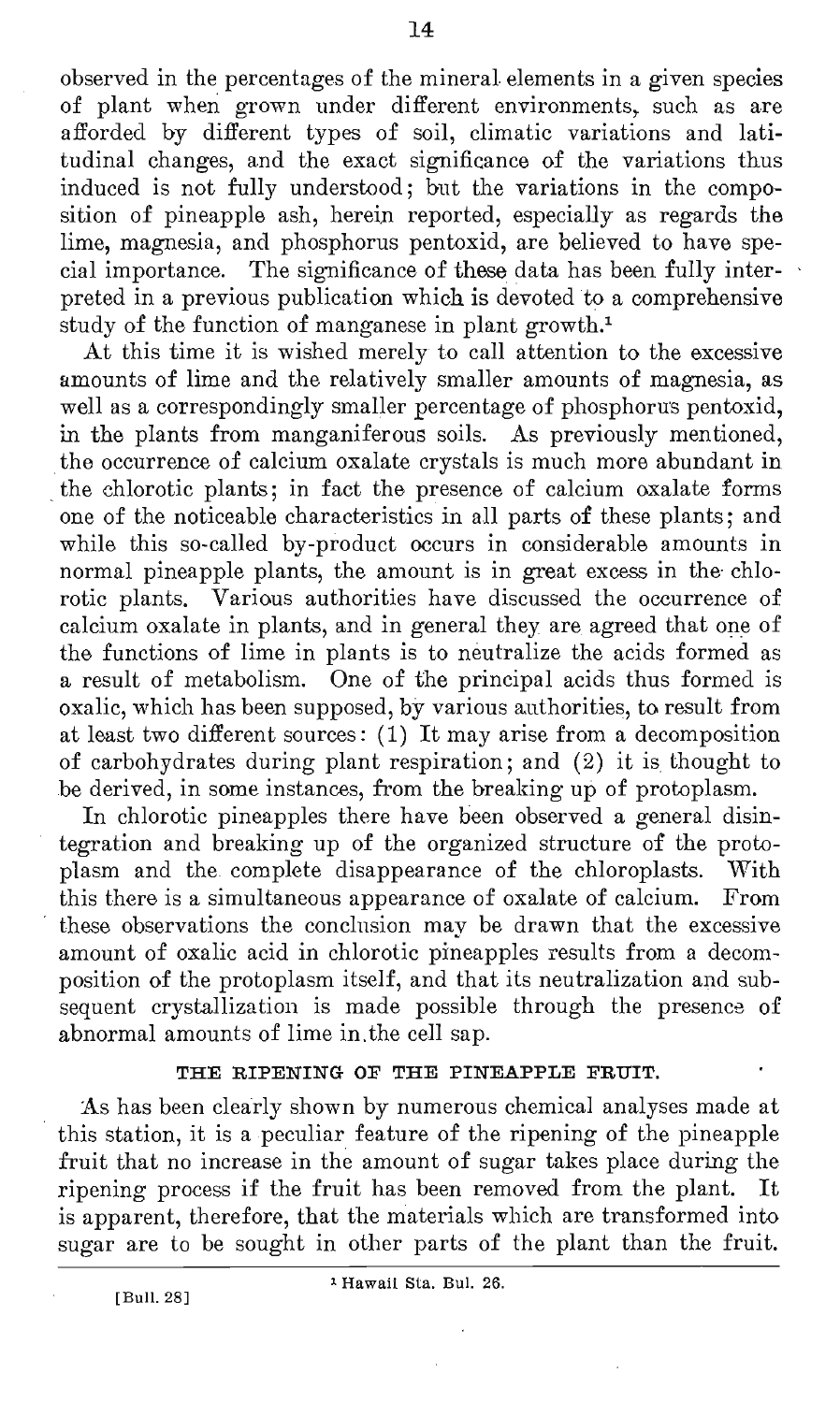Sections were made through all parts of the pineapple plant from the base of the stem to the crown with the result that the distribution of starch is found to be strictly in harmony with the chemical findings of the ripening of the fruit. In the dead and partially decomposed basal end of the stem there is relatively little starch, and that which is present is for the most part removed some distance from the fibrovascular tissue. The parenchyma cells in the stem, with the exception of the dead base, are completely filled with starch ; in fact, these trunks apparently contain as high a percentage of starch as potatoes or other plant structures used in the commercial manufacture of starch. The station has planned some experiments to show whether old pineapple stumps which have heretofore been thrown away may be used commercially for obtaining starch. The storage of starch continues up ward to the attachment of the uppermost regular leaves, where it suddenly ceases. As sections are made in the fruit stem above this point, it is found that starch is almost entirely absent up to the point where the small bracts are attached to the base of the fruit. Here, especially in normal plants, the accumulation of starch is quite conspicuous.

In the very young fruit at flowering time small granules of starch may be found at the base of the bracts under each eye and occasionally throughout the substance of the fruit. At the base of the crown leaves there is a considerable accumulation of starch and a few granules are found in the core. The crown in young fruits contains a large quantity of starch.

It is a peculiar fact that old stumps connected only by means of  $\sqrt{ }$ a dead stem with ratoon stems contain fully as much starch as the latter. The old stumps are known to be capable of producing pineapple plants and have been especially recommended for highly manganiferous soils. It is likely that in such cases the plants are able to develop from the large supply of starch found in the stems. Starch is quite abundant throughout the length of all normal leaves. When the fruit is about half grown it contains only an occasional starch grain here and there just underneath the green epidermis. In ripe fruit it is almost impossible to find even a trace of starch in any part of the fruit. It is evident from this distribution of starch that the source of material to be modified by hydrolysis into sugar is almost exclusively outside of the fruit. The few granules of starch found under the green epidermis of unripe fruit and the small quantity of starch in the crown are insufficient to make any practical addition to the sugar content of pineapples which are allowed to ripen after removal from the plants.

In this connection it is interesting to note the fact that some pineapple growers consider the crown as a parasite of the fruit or as [Bull. 28]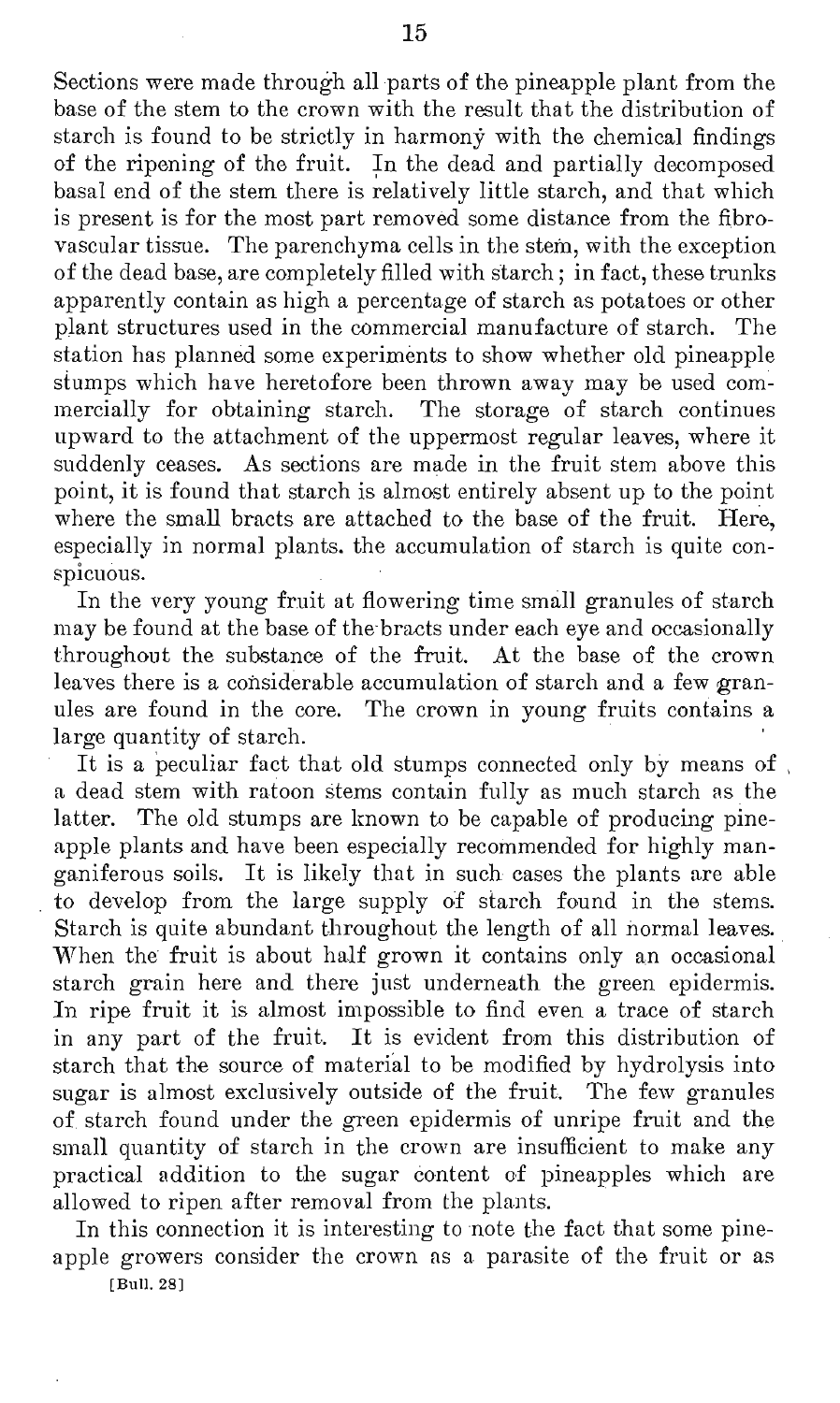growing at the expense of the fruit. Experiments in removing the crown from young fruits indicate that the core is thereby rendered smaller and that the fruit is larger in cross diameter at the top, assuming a more cylindrical shape. The facts which have been stated regarding the distribution of starch in the pineapple plant and therefore of the possible sources of sugar in the ripening of pine apple fruits are in harmony with the findings of Hume and Miller,<sup>1</sup> that the sugar content is higher at the base of the fruit than in the crown and higher nearer the core than at the surface. This would indicate that the sugar enters the fruit through the fruit stem at the ba se.

While pineapples in ripening after removal from the plant do not develop any higher sugar content than they had at the time of removal, they nevertheless undergo all the other processes which are characteristic of ripening. The color changes are the same as those in fruits which ripen on the plant and the fruit becomes soft and juicy. It is a matter of common knowledge that only a small amount of juice runs out of the cut surface of a green pineapple while much larger quantities escape from similar cuts from ripe pineapples. This is at least partly explained by reference to  $D$  and  $E$  of Plate II. In  $D$  is seen a cell from the soft pulp of a completely ripened pineapple. The cell wall is thin, delicate, and is easily torn. In fact the walls here and there in ripe fruits are completely broken down in the ripening process so that some of the larger cavities may be parts of what was previously several cells. In the green fruits, on the other hand, as shown in  $\tilde{E}$ , Plate II, the cell walls of the pulp tissue of the fruit are much thicker. The thickening of these cell walls is composed of irregular masses of a collagenous nature. During the ripening process this material appears to be dissolved, leaving the thin cell wall of the delicate tissue which is characteristic of the pulp of ripe fruit.<br>THE CHEMISTRY OF RIPENING.

The physiology of the pineapple plant indicates some peculiarities belonging to this plant, and which are different from those of most fruits. The chemical changes taking place during ripening have previously received some attention at this station,<sup>2</sup> and in order to have a more strict chemical basis for the interpretation of the physiology already outlined, it is thought that a further discussion of these data will be of interest. It has been shown that the average composition of the green fruit, just before the beginning of the ripening process, is as follows: Acidity, as sulphuric acid, 0.39 per cent; fiber,

<sup>&</sup>lt;sup>1</sup> Florida Sta. Bul. 70.

 $2$  Hawaii Sta. Rpt. 1910, pp. 45-50; Jour. Indus. and Engin. Chem., 3 (1911), pp. 40 3-405.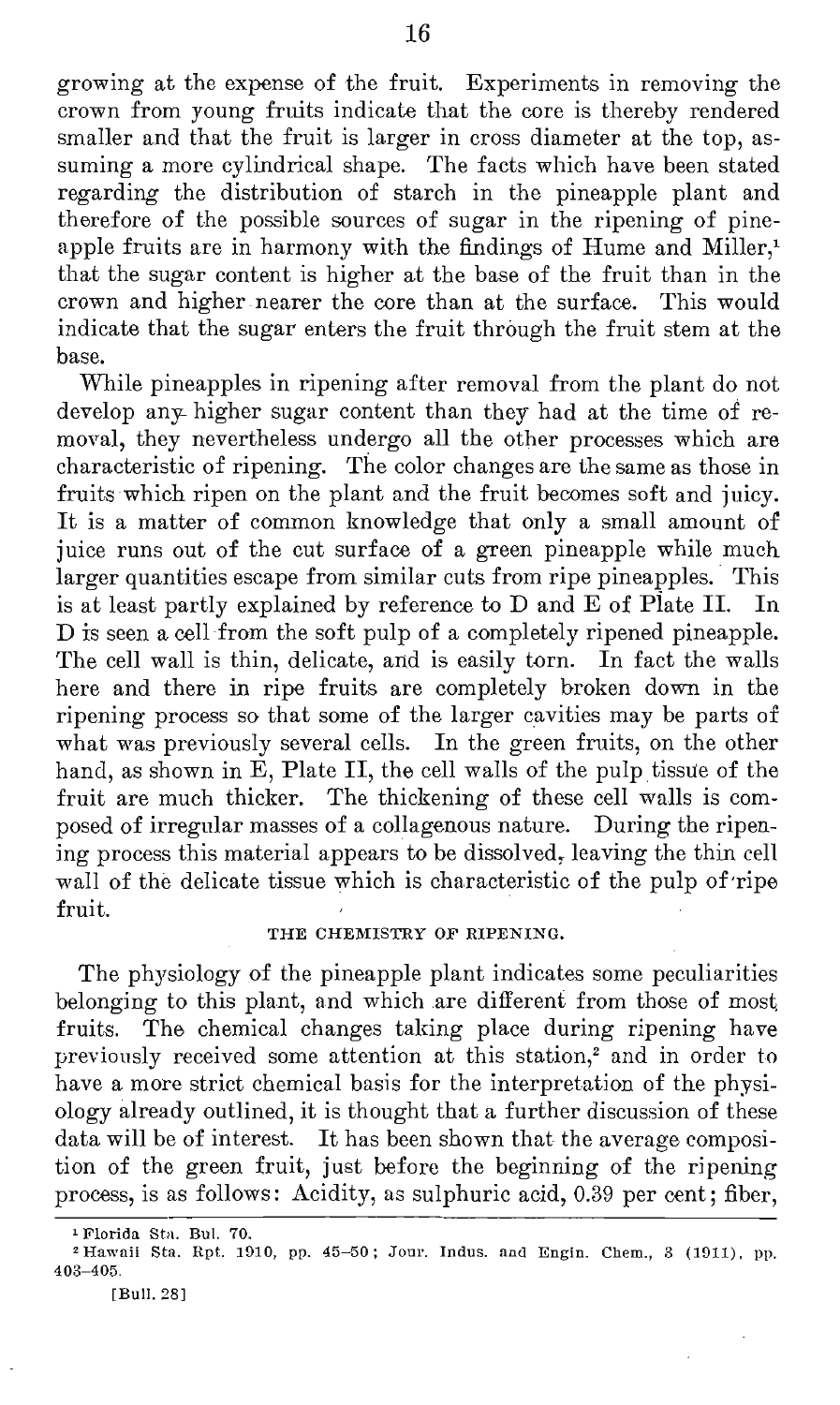0.17 per cent; solids in the juice, 6.89 per cent; total hydrolyzable carbohydrates, expressed as invert sugar, 5.80 per cent; reducing sugars, as invert sugar, 3.29 per cent; sucrose, 1.72 per cent; and total sugars, 5.01 per cent.

The point of special interest in these data is the small percentage of sugars in the green fruit. It should be borne in mind in this connection that the above data were secured from fully grown fruit which, so far as could be judged, were just at the beginning of the ripening process. In addition, these analyses were made by the use of the fruit itself, rather than the juice. While the reducing sugars and sucrose make up a small percentage of total sugars the hydrolyzable carbohydrates, which were determined by boiling samples of the fruit with hydrochloric acid, show that the storage of reserve material in the growing pineapple is slight, and if severed from the plant at this stage it can not possibly develop a normal sugar content in subsequent ripening. Pineapples gathered green and allowed to ripen afterwards were found to have the following average composition: Acidity, 0.58 per cent; fiber, 0.22 per cent; solids in the juice, 6.45 per cent; reducing sugars, 1.22 per cent; sucrose, 3.90 per cent; total sugars, 4.12 per cent; and total hydrolyzable carbohydrates, as invert sugar,  $4.35$  per cent.

The principal changes that take place in this process are the conversion of reducing sugars into sucrose, and a slight increase in acidity. 'There is a pronounced development of flavor and a general softening of the tissues, but the true fiber is not materially changed. The average composition, when approximately one-fourth ripe, was found to be as follows: Acidity,  $0.65$  per cent; solids in the juice, 8.68 per cent; reducing sugars, 2.74 per cent; sucrose, 4.42 per cent ; total sugars, 7.16 per cent; and when half ripe the fruit contains: Acidity, 0.65 per cent; reducing sugars, 2.97 per cent; sucrose, 6.74 per cent; and total sugars, 9.71 per cent. When allowed to ripen normally on the plant, the composition was found to be as follows: Acidity, 0.74 per cent; reducing sugars, 4.23 per cent; sucrose, 7.88 per cent; and total sugars, 12.11 per cent

The composition at the several stages of ripening shows that there is a rapid accumulation of sugars, especially sucrose, and a slight increase in acidity during the development of the fruit. From a study of the physiology of this plant we can better understand the analytical data. It has been shown that the normal pineapple plant stores up large amounts of starch in the stalk and base of the leaves, whereas only faint traces of starch could be detected in any portion of the fruit at any stage of its development. The fruit stem was found to contain small quantities of starch ; also there are scattering granules in the cells immediately adjacent to the epidermis. These cells were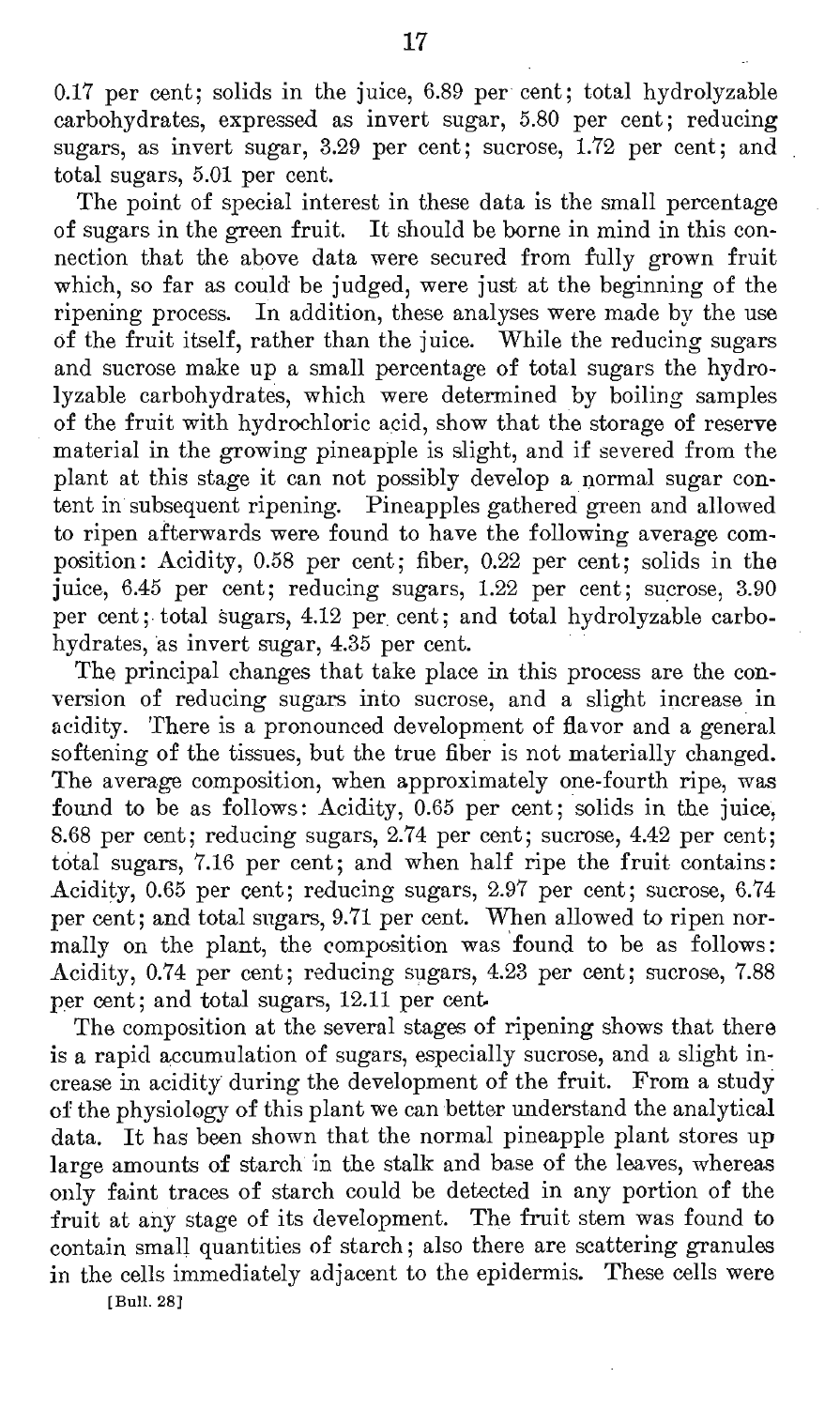also found to contain a small amount of starch adhering to the chloroplastids. The deeper-lying tissues rarely contain any starch; neither was dextrin detected in more than mere traces; and from the results of acid hydrolysis we may conclude that the green fruit contains substance of importance that is capable of giving rise to sugars during subsequent ripening.

The chief carbohydrates produced in the plant, then, may be considered to be of the nature of sugars and starch, and these may be looked upon as being produced somewhat as follows: The protoplasm transforms carbon dioxid and water into sugars by the interventi of chlorophyll, just as is done in all plants. The excessive accumu tion of sugar in the chlorophyll-bearing cells is prevented by its transformation into starch, which, in turn, is stored principally in the stalk. During the vegetative growth of the fruit relatively small amounts of carbohydrates are transferred to it, but in the normal ripening process there is an enormous accumulation of sugars in the fruit, which sugars are derived from the carbohydrates previously stored as starch in the stem.

Normally, pineapples stand almost perpendicular and are somewhat protected from the direct rays of the sun by the crown. Occasionally there are to be observed in the fields pineapples that have weak stems, which results in the fruit becoming turned over and exposing one side to the direct rays of the sun. The pineapples that are thus exposed become blanched on the upper side, which a pears to mature earlier than the lower and more protected surface. Such pineapples also are less palatable in the upper and exposed portion.

With a view of determining the composition of such fruits a number of analyses have been made. These pineapples were sampled in such way as to secure one portion from the upper side and one from the lower side. Partial analyses of these portions are recorded as follows:

|                                                      |                                                                                                                                                             | Acidity                                                                           | Reducing<br>sugars<br>calculated<br>as invert<br>sugar.                                   | Sucrose.                                                                                  | Total<br>sugars.                                                                                   | Polarization.                                                |                                                                                             |                                                                              |  |
|------------------------------------------------------|-------------------------------------------------------------------------------------------------------------------------------------------------------------|-----------------------------------------------------------------------------------|-------------------------------------------------------------------------------------------|-------------------------------------------------------------------------------------------|----------------------------------------------------------------------------------------------------|--------------------------------------------------------------|---------------------------------------------------------------------------------------------|------------------------------------------------------------------------------|--|
| No.                                                  | Serial                                                                                                                                                      | $aS H_2SO_4$                                                                      |                                                                                           |                                                                                           |                                                                                                    | Direct.                                                      | Invert.                                                                                     | Tempera-<br>ture.                                                            |  |
| 119<br>119<br>120<br>120<br>121<br>121<br>122<br>122 | Upper side<br>$Lower side$<br>Upper side<br>$Lower side$<br>Upper side<br>Lower side<br>$L \bar{c}$ wer side<br>Average, upper side<br>A verage, lower side | Per cent.<br>0.51<br>. 51<br>.40<br>.74<br>.88<br>.98<br>.72<br>.55<br>.63<br>.69 | Per cent.<br>3.06<br>4.35<br>4.00<br>3.44<br>3.33<br>2.98<br>4.17<br>4.54<br>3.64<br>3.83 | Per cent.<br>5.58<br>8.42<br>4.81<br>6.17<br>6.78<br>8.41<br>7.48<br>8.45<br>6.16<br>7.86 | Per cent.<br>8.64<br>$-12.77$<br>8.81<br>9.61<br>10.11<br>11.39<br>11.65<br>12.99<br>9.80<br>11.69 | ° V.<br>4.1<br>6.4<br>3.4<br>4.7<br>4.9<br>6.4<br>5.6<br>6.3 | $\circ V$ .<br>$-3.0$<br>$-4.3$<br>$-2.8$<br>$-3.1$<br>$-3.7$<br>$-4.3$<br>$-4.0$<br>$-4.5$ | $^{\circ}C.$<br>31.0<br>31.4<br>31.7<br>32.5<br>31.7<br>30.8<br>28.6<br>29.7 |  |

The composition of upper and lower portions of pineapples.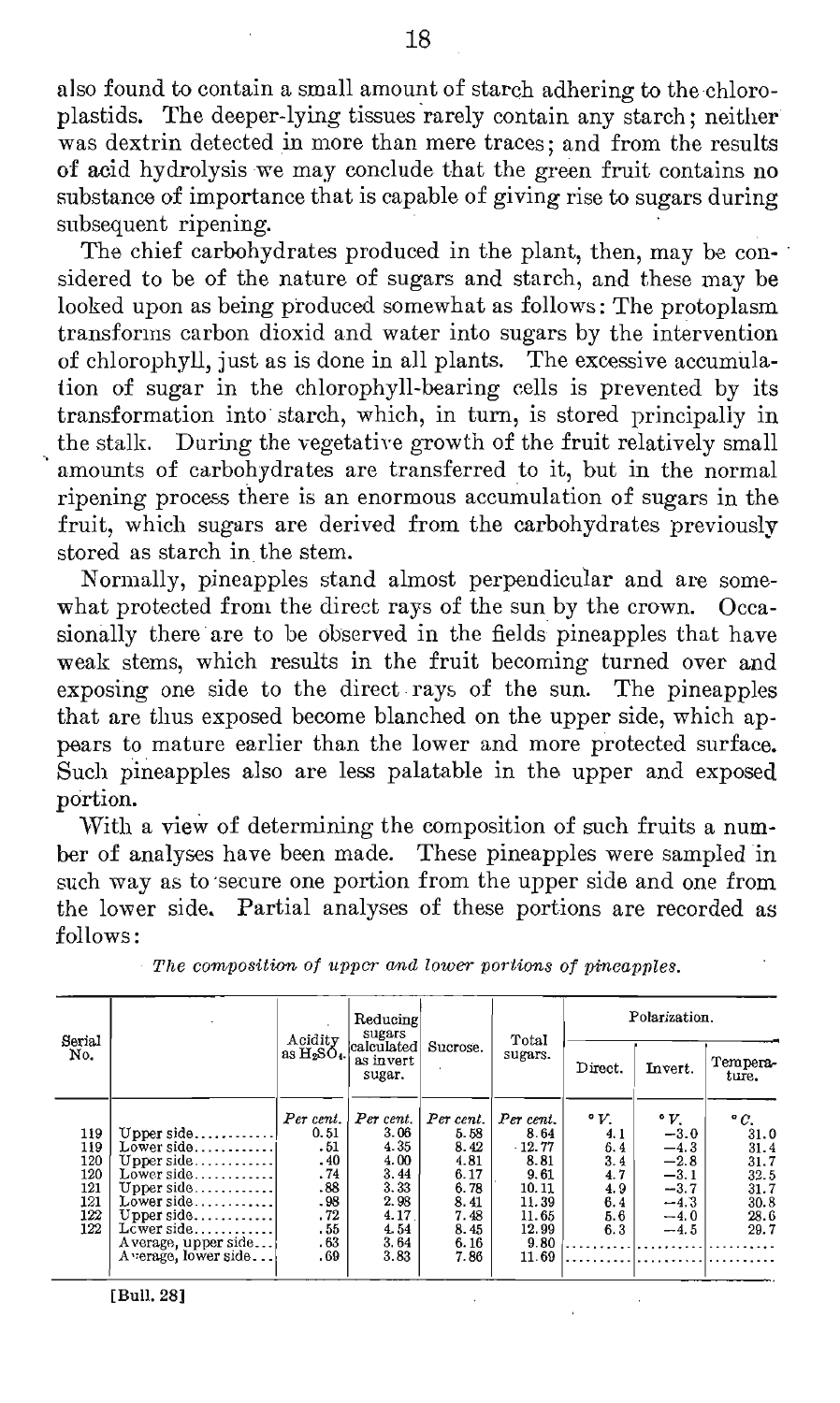These data show that a considerably greater amount of sucrose is deposited in the lower and more protected portion of the fruit. This may be partially accounted for by the fact that the ripening process is abnormal in character and more hastened in the blanched portion of the fruit. There seems to be no evidence for believing that the hydrolysis of starch in the stalk and the diffusing of sugars to the fruit continues after the fruit becomes thoroughly ripe, even if it be left attached to the plant. The period of transference of sugars to the blanched portion of such pineapples, therefore, is shorter and consequently it should contain less sugars. In addition, osmosis may in some way be modified by the effects of direct rays of the sun on the fruit.

#### SUMMARY.

The root system of pineapples is very variable and particularly sensitive to adverse soil conditions. When grown in manganiferous soil the roots are less extensive and the ends of the roots are characterized by the development of swollen tips, the appearance of which seems to mark the cessation of the lateral growth of the roots, death and decay immediately following their development. The cells immediately beneath the epidermis of the roots are also somewhat more brown than are normal roots.

The stem of pineapples serves as a repository for starch and contains large amounts of this substance.

The leaves of pineapples in common with other members of Bromeliaceæ contain several rows of palisade cells which contain nothing but cell sap, and the chlorophyll is confined to the spongy parenchyma in the lower three-fifths of the leaf. The fruit contains only faint traces of starch during early growth and when it reaches maturity starch is absent from it.

The most conspicuous effect of manganese on this plant is seen in the bleaching of the chlorophyll which first begins to fade, the chloroplasts lose their organized structure, and later the color disappears altogether. Oxalate of calcium is much more abundant in pineapple plants growing on manganiferous soils. The ash of such plants also contains considerably more lime and less phosphorus pentoxid and magnesia than when grown on normal soils.

During the growth of the fruit relatively small amounts of sugars are stored in it, but within the short period of normal ripening there is a rapid accumulation of sugars in the fruit. Pineapples gathered green do not develop a normal sugar content in subsequent ripening. The sugars of the fruit are derived from the starch previously stored .n the stalk.